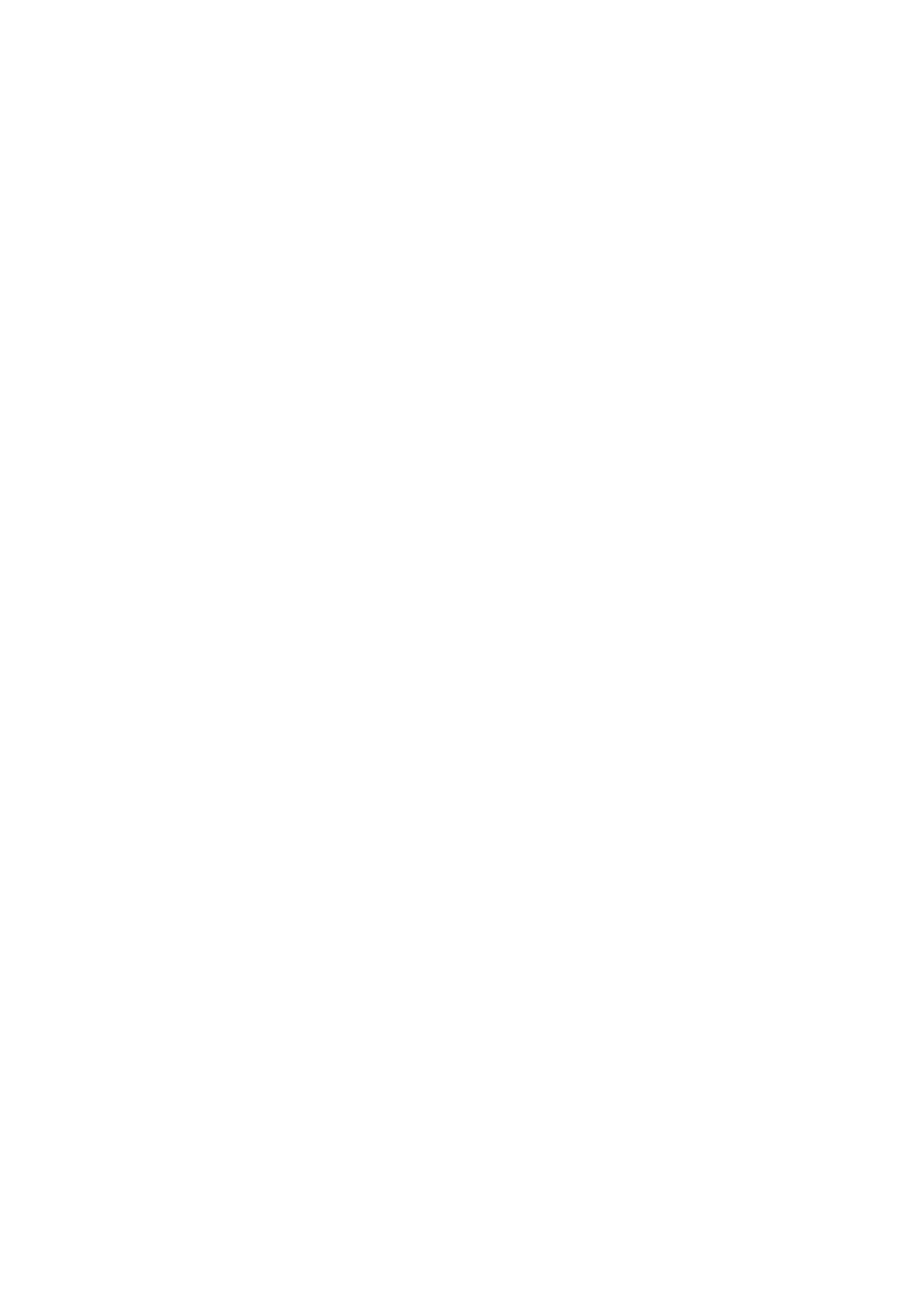Preprint 2012:14

## Adaptive approximate globally convergent algorithm with backscattered data

M. Asadzadeh and L. Beilina

Department of Mathematical Sciences Division of Mathematics Chalmers University of Technology and University of Gothenburg SE-412 96 Gothenburg, Sweden Gothenburg, September 2012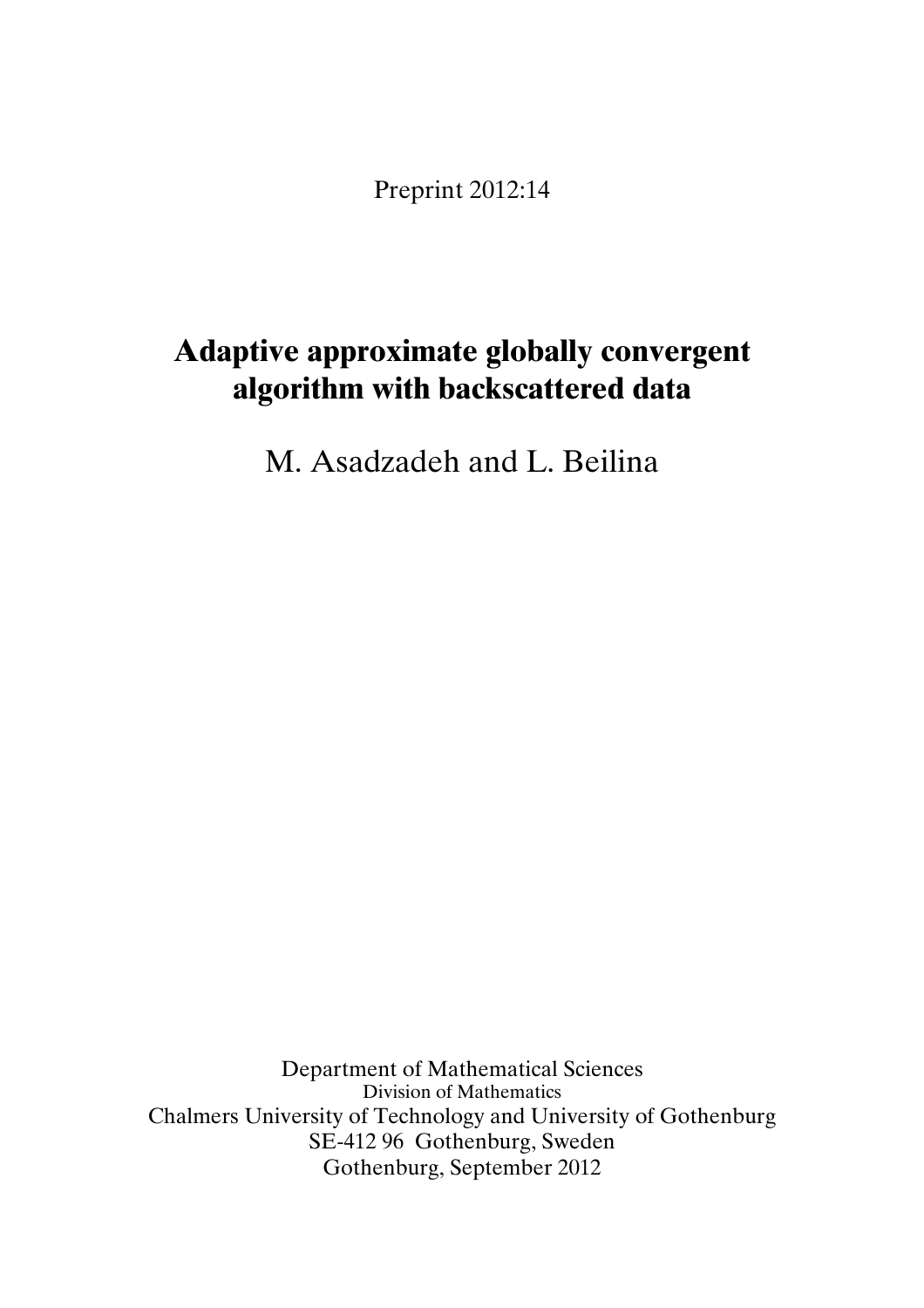Preprint 2012:14 ISSN 1652-9715

Matematiska vetenskaper Göteborg 2012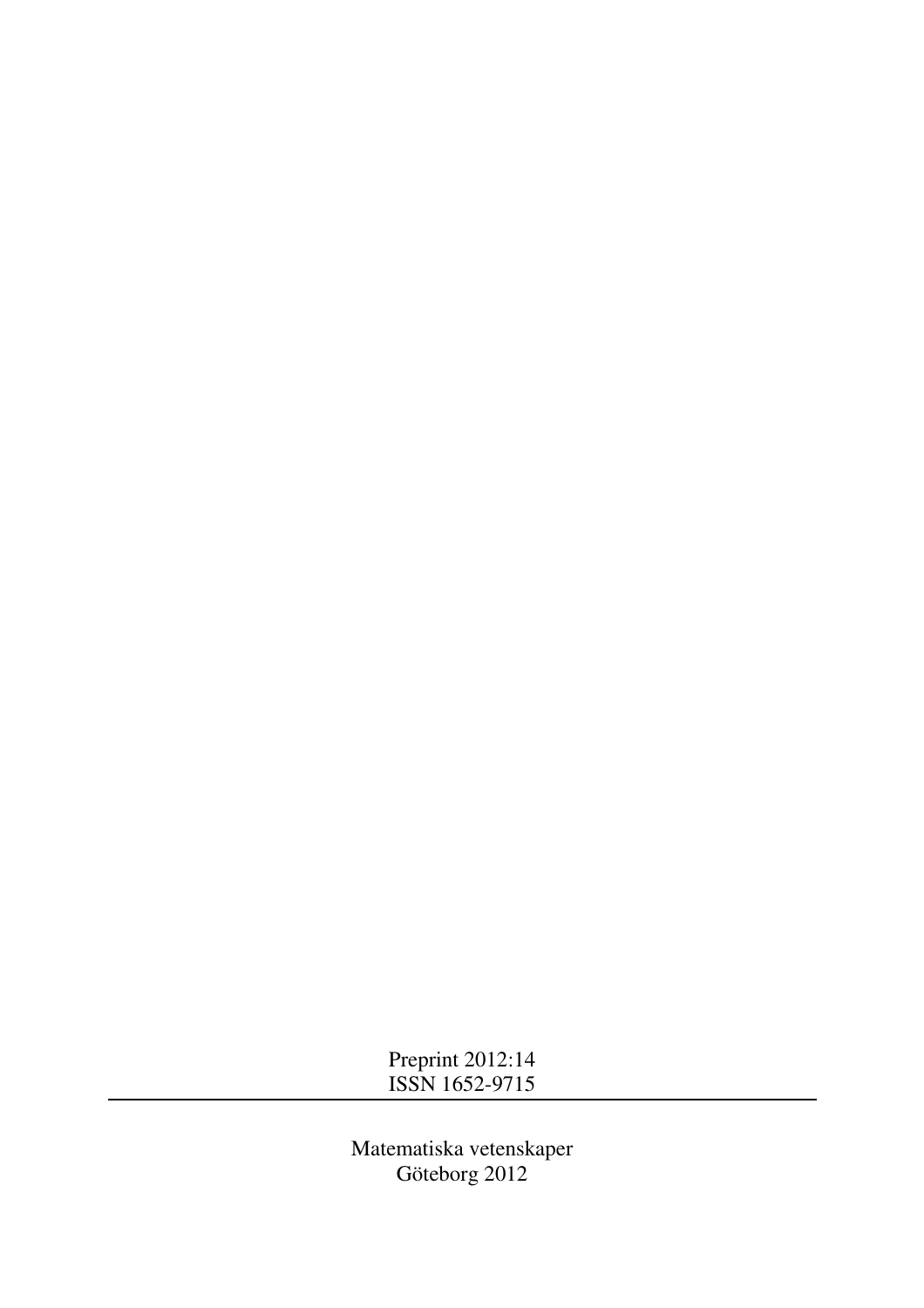### **Adaptive approximate globally convergent algorithm with backscattered data**

M. Asadzadeh and L. Beilina

**Abstract** We construct, analyze and implement an approximatelly globally convergent finite element scheme for a hyperbolic coefficient inverse problem in the case of backscattering data. This extends the computational aspects introduced in [2], where using Laplace transformation, the continuous problem is reduced to a nonlinear elliptic equation with a gradient dependent nonlinearity. We investigate the behavior of the nonlinear term and discuss the stability issues as well as optimal a posteriori error bounds, based on an adaptive procedure, and due to the maximal available regularity of the exact solution. Numerical implementations justify the efficiency of adaptive a posteriori approach in the globally convergent setting.

#### **1 Introduction**

The inverse algorithms have a wide spectrum of application areas raging from mining, detecting oil reservoirs, earth layers, explosives in airports to medical optical imaging, etc. Efficiency of this problem, through Approximate Globally Convergent Approximation (AGCA) [22], was recently verified on blind imaging of the experimental data that was measured in picoseconds scale regime. In [2] we performed adaptive finite element technique directly inside the AGCA and derived optimal a posteriori error estimates for a finite element approximation of a nonlinear elliptic integro-differential equation. To further improving this efficiency we invoke an adaptivity procedure inside the AGCA algorithm, introduced in [2] for the numerical study of the hyperbolic coefficient inverse problem in two dimensions in the case of the full data collection.

Mohammad Asadzadeh; e-mail: mohammad@chalmers.se

Larisa Beilina; e-mail: larisa.beilina@chalmers.se

Department of Mathematics, Chalmers University of Technology and the University of Gothenburg, SE-412 96, Göteborg, Sweden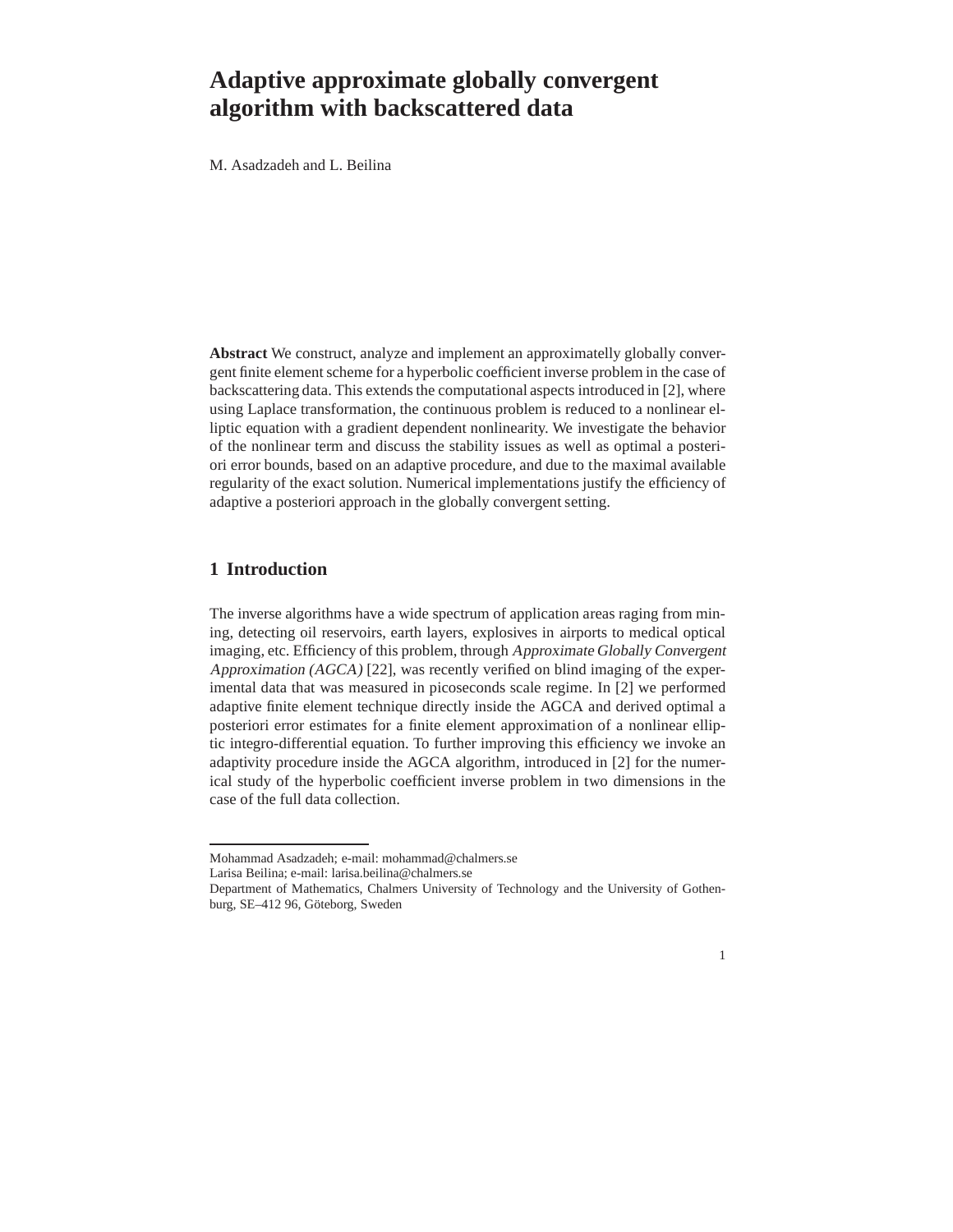A direct numerical approach to solve coefficient inverse problems (CIP) is through a minimization procedure for the least square residual functional. This however, may lead to multiple local minima for the functionals. To avoid such an obstacle, in [20] a convexification algorithm was introduced for solution of the onedimensional CIP in imaging electromagnetic frequency. This algorithm was further extended in [23] to higher dimensions with applications in diffusive optical mammography. Convexification is the origin of the AGCA methods. Some modified approaches to the AGCA algorithms were introduced in [6, 7, 8, 9] and summarized in [5], where a layer-stripping procedure was performed with respect to the pseudofrequency rather than the spatial variable which is the case in the convexification. The Carleman weight function in [5, 6, 7, 8, 9] depends on the pseudo-frequency and not on the spatial variable, as in [20, 23]. These new approaches contribute to improved stability in the globally convergent reconstruction algorithm.

An alternative approach to solve CIP is a synthesis of a AGCA method and a strongly converging, however, local scheme such as the adaptive finite element method. In [7, 8] it was shown that the AGCA method provides a good initial guess for the locally convergent adaptive method. A first application of these results for the acoustic wave equation shows a good performance [7, 8, 9]. To compare with [7, 8, 9], the present work introduces extensive implementation results for a new such combination. Here adaptivity is performed directly inside the AGCA algorithm in the case when we have only backscattered data at the observation boundary.

A concise description of the theoretical procedure is as follows: A Laplace transformation in time converts the model problem to a convection-diffusion- type equation. The finite elements perform more accurately for elliptic and parabolic equations than the hyperbolic ones. Hence, the study of the CIP through combining a time transformation followed by a finite element procedure, not only reduces the dimension of the underlying problem, it also shifts the equation to a more desirable one from the finite element point of view. To our knowledge, the combination of the AGCA method, for a nonlinear elliptic problem and a posteriori procedure, using adaptive algorithm, is not considered elsewhere.

The paper is organized as follows: In Section 2 we formulate both forward and inverse problems and transfer the inverse problem to a Dirichlet boundary value problem for a nonlinear integro-differential equation with a removed unknown coefficient. In Section 3 we introduce the layer stripping procedure with respect to  $s > 0$ , the parameter of the Laplace transform in the original hyperbolic PDE. We point out that here we do not use the inverse Laplace transform, since approximations for the unknown coefficient are obtained in the "Laplace's domain". In Section 4 we describe a finite element method, state bounds for coefficients (derived in [2]) and formulate a corresponding dual problem. Section 5 is devoted to derivation of bounds for the nonlinear operator and a priori error estimates. In Section 6 we develop reliable and efficient a posteriori error estimates, for the full problem. In Section 7 we introduce a new adaptive globally convergent algorithm based on a posteriori error estimate of Section 6. Finally, in our concluding Section 8 we present the results of reconstruction of the function in two dimensions based on adaptive AGCA algorithm.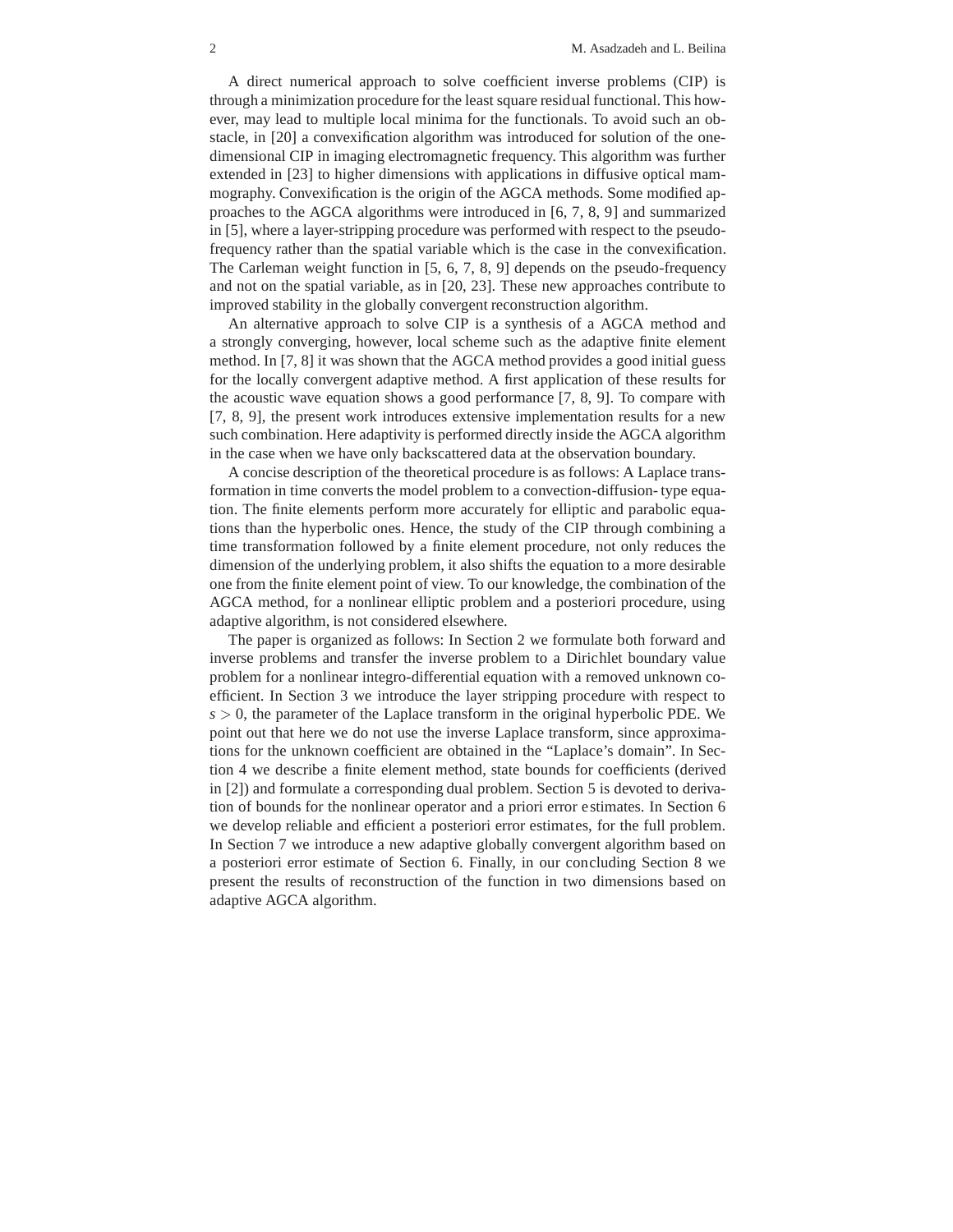#### **2 The forward and inverse problems**

Consider the Cauchy problem for the hyperbolic equation

$$
c(x)u_{tt} = \Delta u
$$
, in  $\mathbb{R}^n \times (0, \infty)$ ,  $n = 2, 3$ ,  $u(x, 0) = 0$ ,  $u_t(x, 0) = \delta(x - x_0)$ . (1)

Equation (1) describes, e.g. propagation of acoustic and electromagnetic waves.

Let  $\Omega \subset \mathbb{R}^n, n = 2, 3$  be a convex bounded domain with the boundary  $\partial \Omega \in$  $C<sup>n</sup>$ ,  $n = 2,3$ . We shall assume that *c*(*x*) satisfies the following conditions:

$$
\begin{cases} c(x) \in C^2(\mathbf{R}^n), & 2d_1 \le c(x) \le 2d_2, & d_1 > 0, d_2 > 0, \\ c(x) = 2d_1, & \text{for } x \in \mathbf{R}^n \setminus \Omega, & \Omega \subset \mathbf{R}^n, & n = 2, 3, \end{cases}
$$
 (2)

where,  $d_1$  and  $d_2$  are given bounds for the function  $c(x)$ ,

In this work we consider the case of the *backscattered* data, or such data which are given only at a part of the boundary of the computational domain. Let us define our computational domain  $Ω$  with the backscattered boundary  $Γ$ :

$$
\Omega \subset \{x = (x_1, x_2, x_3) : x_3 > 0\},\
$$
  

$$
\Gamma = \partial \Omega \cap \{x_3 = 0\} \neq \emptyset.
$$

In our computations we will consider the case when the wave field is initialized by the incident plane wave propagating along the positive direction of the  $x_3$ −axis in the half space  $\{x_3 < 0\}$  and "falling" on the half space  $\{x_3 > 0\}$ . Numerical tests in section 8 are performed for the given function  $g_0$  and  $g_1$ , where  $u(x,t) = g_1(x,t)$  at  $Γ$  and  $u(x,t) = g_0(x,t)$  at  $∂Ω\sqrt{Γ}$ , with  $u(x,t)$  satisfying the Cauchy problem

$$
u_{tt} - \Delta u = 0, \text{ in } \Omega \times (0, \infty), u(x, 0) = 0, u_t(x, 0) = f(x), \text{ in } \Omega.
$$
 (3)

Hence, in these tests we set

$$
u(x,t) := g_2(x,t) = \begin{cases} g_1(x,t), (x,t) \in \Gamma \times (0,\infty), \\ g_0, (x,t) \in (\partial \Omega \setminus \Gamma) \times (0,\infty) \end{cases}
$$
 (4)

and consider the following Inverse problem:

**Inverse Problem with backscattered data (IPB)**. *Suppose that the coefficient c*(*x*) *satisfies conditions (2) and it is unknown in the domain* <sup>Ω</sup>*. Determine the function c*(*x*) *for*  $x \in \Omega$ , *assuming that the function g<sub>2</sub>(<i>x,t) in* (4) *is known for a single direction of the incident plane wave propagating along the positive direction of*  $x_3$ −*axis in the half space*  $\{x_3 < 0\}$  *and falling on the half space*  $\{x_3 > 0\}$ 

We note that our formulation of IPB is for the case of a plane wave. In the case of problem (1), with a Dirac delta function as initial data, the formulation of Inverse Problem IPB is similar. In this case we should replace the wording "for a single direction of the incident plane wave propagating along the positive direction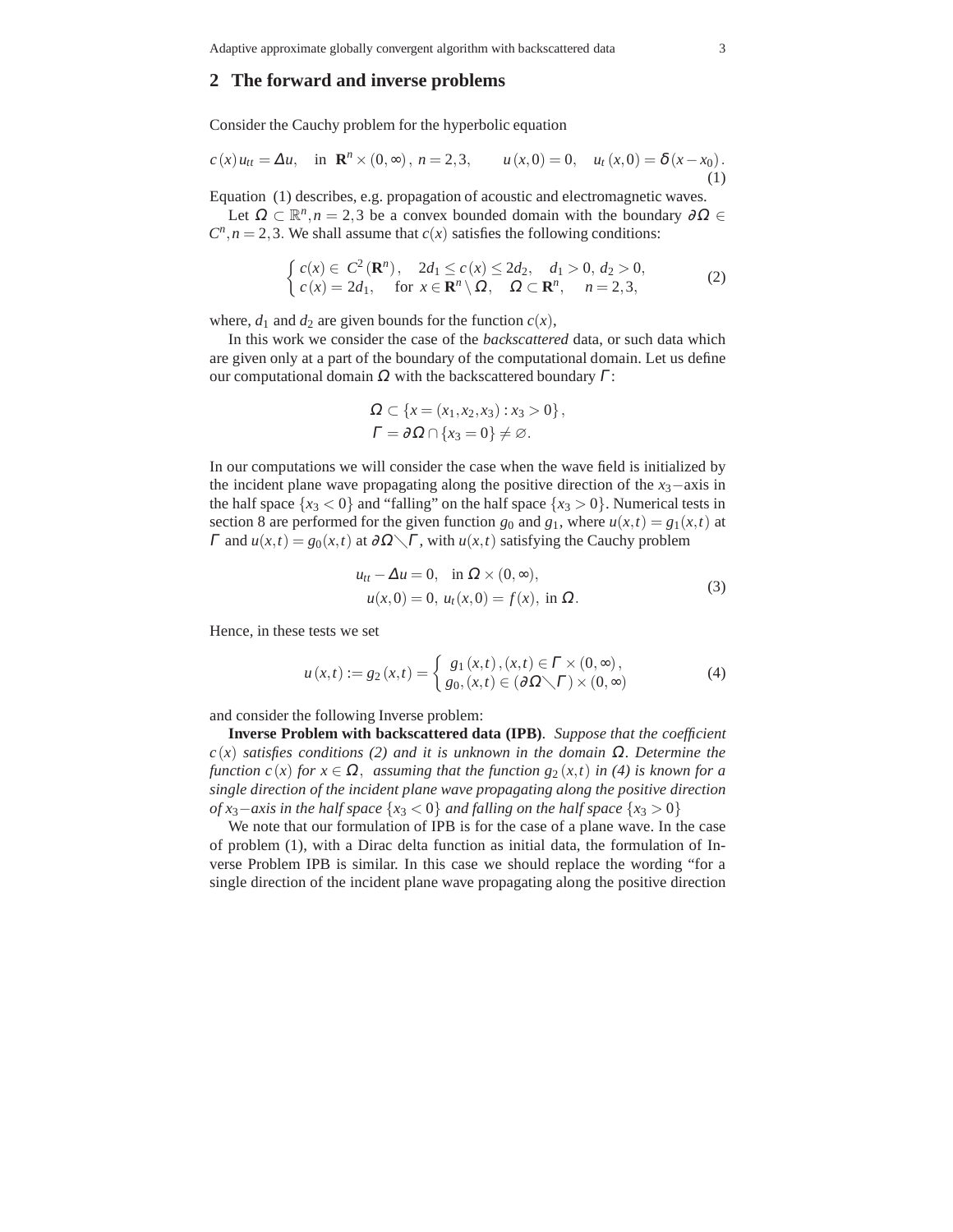of *x*<sub>3</sub>−axis in the half space *x*<sub>3</sub> < 0 and falling on the half space {*x*<sub>3</sub> > 0</sub>}", by the expression "for a single source position  $x_0 \in \{x_3 < 0\}$ ".

Next, we use the Laplace transform

$$
U(x,s) = \int_{0}^{\infty} u(x,t)e^{-st}dt, \qquad \text{for } s > \underline{s} > 0,
$$
 (5)

where *s* is the pseudo-frequency constant. Recall that it suffices to choose *s* such that the integral (5) and its first partial derivatives in *x* and *t* converge. Then *U* satisfies

$$
\begin{cases} \Delta U - s^2 c(x) U = -\delta(x - x_0) c(x_0), & \forall s \ge s > 0, \\ \lim_{|x| \to \infty} U(x, s) = 0, & \forall s \ge s > 0. \end{cases}
$$
(6)

For every  $s \geq s$ , the equation (6) possesses a positive, unique solution *U*.

#### *2.1 The nonlinear integro-differential equation with eliminated unknown coefficient*

Introducing the function  $v = \ln U$ , since  $x_0 \notin \overline{\Omega}$ , then (6) yields

$$
\Delta v + |\nabla v|^2 = s^2 c(x), \qquad \text{in } \Omega,
$$
 (7)

$$
v(x,s) = \ln G(x,s), \ \forall (x,s) \in \partial \Omega \times [\underline{s}, \overline{s}], \tag{8}
$$

where  $G(x, s)$  is the Laplace transform of the data function  $g(x, t)$ . To single out the unknown coefficient  $c(x)$  in (7), we introduce a new function

$$
H(x,s) = \frac{v}{s^2}.\tag{9}
$$

Assuming certain regularity conditions ( [6]), it follows that *H* satisfies

$$
\Delta H + s^2 |\nabla H|^2 = c(x). \tag{10}
$$

Next let

$$
q(x,s) = \partial_s H(x,s),\tag{11}
$$

then using (11)

$$
H(x,s) = -\int_{s}^{\infty} q(x,\tau) d\tau := -\int_{s}^{\overline{s}} q(x,\tau) d\tau + W(x,\overline{s}), \qquad (12)
$$

where  $\bar{s} > s_0$  is a large number and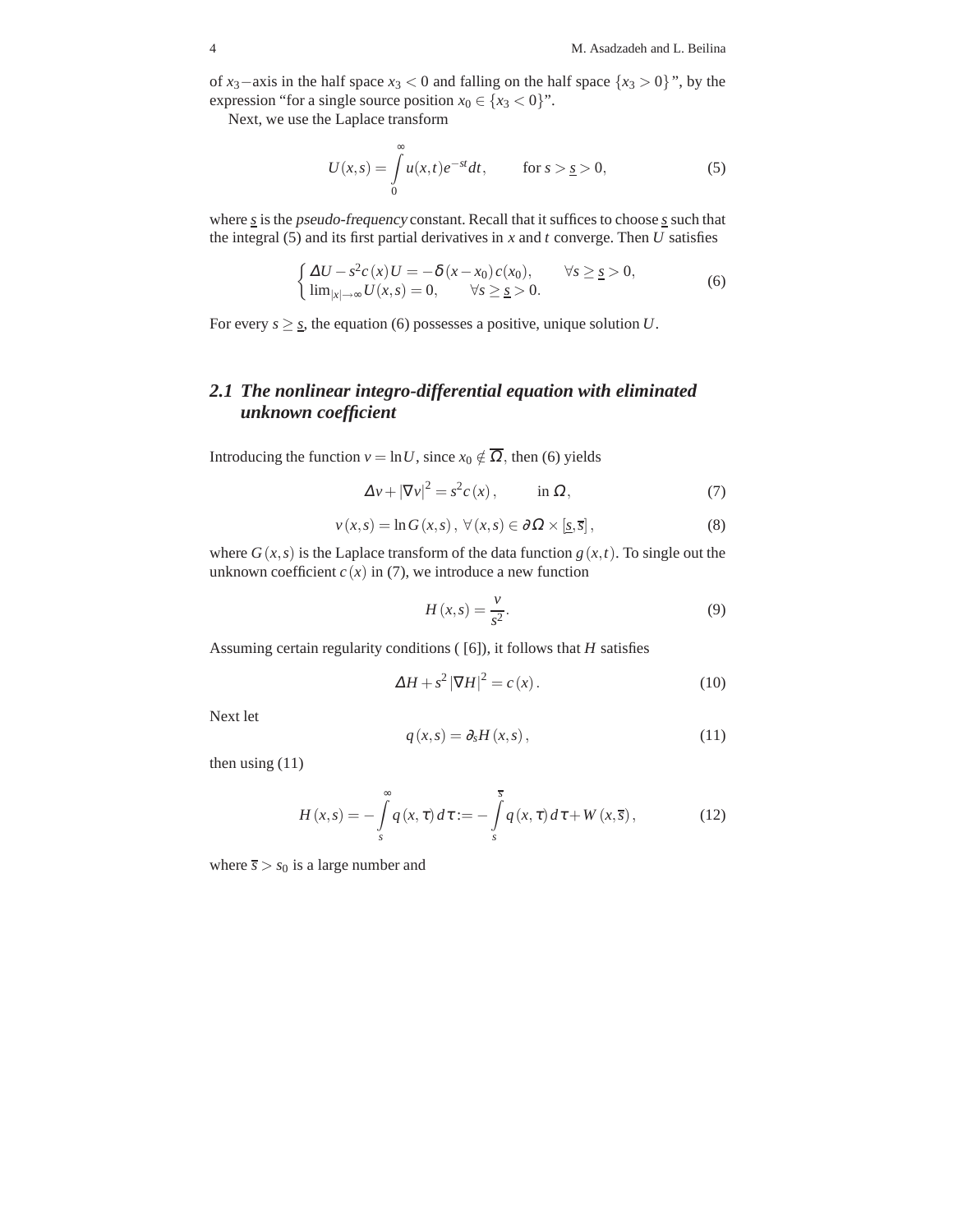Adaptive approximate globally convergent algorithm with backscattered data 5

$$
W(x,\overline{s}) \approx H(x,\overline{s}) = \frac{\ln U(x,\overline{s})}{\overline{s}^2}.
$$
 (13)

 $W(x,\overline{s})$  is known as the *tail function*. To determine *W* we need to choose the parameter *s* numerically. We include *W* either on the right hand side in iteration steps as data, or study it as an unknown in a coupled system of equations.

Differentiating (10) with respect to *s*, from (12)-(13), we obtain the following nonlinear integro-differential equation for  $q = q(x, s)$ ,

$$
\Delta q - 2s^2 \nabla q \cdot \int_s^{\overline{s}} \nabla q(x, \tau) d\tau + 2s \left[ \int_s^{\overline{s}} \nabla q(x, \tau) d\tau \right]^2
$$
  
+2s<sup>2</sup>  $\nabla q \nabla W - 2s \nabla W \cdot \int_s^{\overline{s}} \nabla q(x, \tau) d\tau + 2s (\nabla W)^2 = 0.$  (14)

By (8), (9) and (11) we may impose the following Dirichlet boundary condition

$$
q(x,s) = \psi(x,s), \ \forall (x,s) \in \partial\Omega \times [\underline{s}, \overline{s}]. \tag{15}
$$

where  $\psi$  satisfies

$$
\psi(x,s) = \frac{G_s}{Gs^2} - \frac{2\ln G}{s^3}.
$$
\n(16)

Suppose that  $D_x^{\alpha}q$ ,  $|\alpha| \leq 2$  are already approximated. Then the coefficient *c*(*x*) can be, approximately, determined using (10), where *H* is given by (12), which requires an initial guess for *W* as well.

#### **3 A Sequence of elliptic Dirichlet boundary value problems**

We approximate  $q(x, s)$  with a piecewise constant function with respect to *s*. Assume a partition  $\underline{s} = s_N < s_{N-1} < ... < s_1 < s_0 = \overline{s}, s_{n-1} - s_n = k$  of  $[\underline{s}, \overline{s}]$  with a sufficiently small and uniform step size *k* such that  $q(x, s) = q_n(x)$  for  $s \in (s_n, s_{n-1})$ . Hence,

$$
\int_{s}^{\overline{s}} \nabla q(x, \tau) d\tau = (s_{n-1} - s) \nabla q_n(x) + k \sum_{j=1}^{n-1} \nabla q_j(x), \quad s \in (s_n, s_{n-1}).
$$
 (17)

We approximate the boundary condition (15) as being piecewise constant on *s*,

$$
q_n(x) = \overline{q}_n(x), \quad x \in \partial \Omega, \quad j = 1, \dots, n,
$$
 (18)

where

$$
\overline{f}_n(x) = \frac{1}{k} \int_{s_n}^{s_{n-1}} f(x, s) ds.
$$
 (19)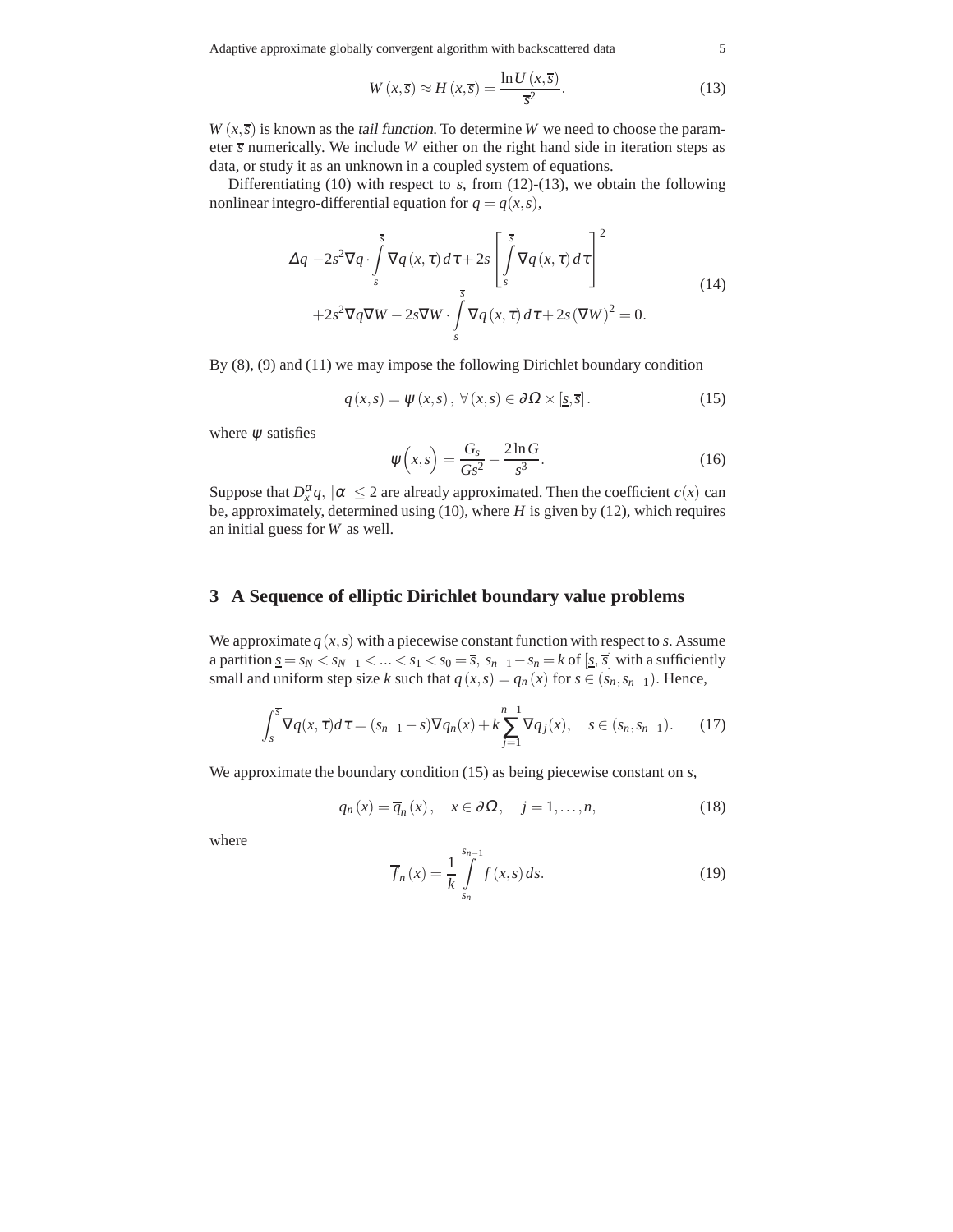On each subinterval  $(s_n, s_{n-1}], n \ge 1$ , we assume that  $q_j(x), j = 1, ..., n-1$  are known. In this way, for each  $n, n = 1,...,N$ , we obtain an approximate equation for  $q_n(x)$ . Now we insert (17) in (14) and multiply the resulting equation by the Carleman Weight Function (CWF).

$$
C_{n,\lambda}(s) = e^{\lambda(s - s_{n-1})}, \qquad s \in (s_n, s_{n-1}], \qquad \lambda > 1,
$$
 (20)

and integrate over  $s \in (s_n, s_{n-1}]$ . (see Theorem 6.1 [6]). We obtain for  $n = 1, ..., N$ ,

$$
\mathcal{L}_n\left(q_n, W_n\right) - \varepsilon q_n =: \Delta q_n - A_{1,n}\left(k\sum_{i=1}^{n-1} \nabla q_i\right) \nabla q_n + A_{1,n} \nabla q_n \nabla W_n - \varepsilon q_n
$$
  
\n
$$
\approx 2\frac{I_{1,n}}{I_0} \left(\nabla q_n\right)^2 - A_{2,n} k^2 \left(\sum_{i=1}^{n-1} \nabla q_i(x)\right)^2 + 2A_{2,n} \nabla W_n \left(k\sum_{i=1}^{n-1} \nabla q_i\right) - A_{2,n} \left(\nabla W_n\right)^2.
$$
\n(21)

The term  $-\varepsilon q_n$  is added for regularizing purpose. The coefficients are computed as:

$$
I_0: = \int_{s_n}^{s_{n-1}} C_{n,\lambda}(s) ds, \qquad I_{1,n} := \int_{s_n}^{s_{n-1}} s(s_{n-1} - s)[s - (s_{n-1} - s)]
$$
  

$$
A_{1,n} := \frac{2}{I_0} \int_{s_n}^{s_{n-1}} s[s - 2(s_{n-1} - s)] C_{n,\lambda}(s) ds, \qquad A_{2,n} := \frac{2}{I_0} \int_{s_n}^{s_{n-1}} s C_{n,\lambda}(s) ds.
$$

Thus we have the Dirichlet boundary value problem (21), with the boundary data (18). In this system the tail function *W* is also unknown. Observe that,

$$
\frac{|I_{1,n}(\lambda,k)|}{I_0(\lambda,k)} \le \frac{4\overline{s}^2}{\lambda}, \qquad \text{for min}(\lambda k,\overline{s}) \ge 1.
$$
 (22)

Therefore taking  $\lambda >> 1$  we mitigate the influence of the nonlinear term with  $(\nabla q_n)^2$  in (21), which enables us to solve a linear problem on each iterative step.

#### **4 A finite element discretization**

We approximate the solution for  $(21)$  by a finite element method with continuous piecewise linear functions on <sup>a</sup> partially structured mesh in space, and implement resulting scheme using a hybrid code. More specifically, we decompose the computational domain *G* into  $\Omega \subset G$  and  $\Omega^c = G \setminus \Omega$ , and discretize  $\Omega$  by an unstructured mesh and  $\Omega^c$  by a quasi-uniform mesh. In  $\Omega$ , for each *n*, we use a partition  $\mathcal{T}_{n,h} = \{K\}$ . Here  $h = h(x)$  denotes a piecewise constant mesh function  $h = h(x)$ representing the diameter of the element *K* containing *x*, and  $(\cdot, \cdot)$  and  $\|\cdot\|$ , denote the *L*2-inner product and norm, respectively.

Choosing  $c(x) = 1$  for  $x \in \Omega^c$ , given  $g(x,t) = u |_{\partial \Omega}$ , we can uniquely determine the function  $u(x,t)$  as the solution of the boundary value problem for equation (1) with boundary conditions on both boundaries ∂*G* and ∂Ω. Next, using Laplace transform of  $u(x,t)$ , (9) and (11) one can uniquely determine  $\tilde{q}(x)$ ,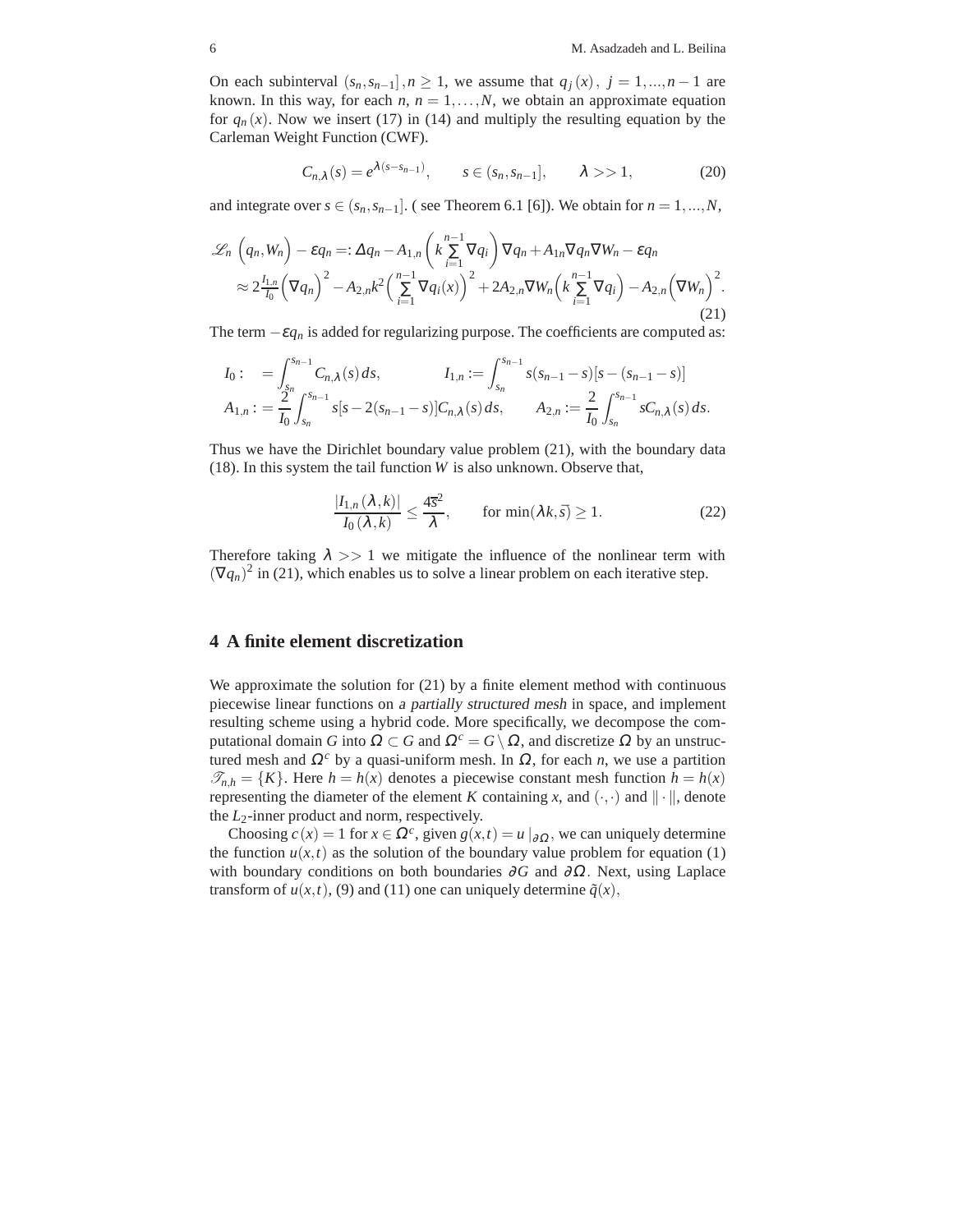Adaptive approximate globally convergent algorithm with backscattered data 7

$$
\tilde{q}(x) = \frac{\partial q}{\partial \mathbf{n}} \Big|_{\partial \Omega},\tag{23}
$$

here **n** is the outward unit normal to the boundary  $\partial \Omega$  at the point  $x \in \partial \Omega$ . In our computations the functions  $p(x,t)$ ,  $\tilde{q}(x)$  and  $g(x,t)$  are calculated from the solution of the forward problem (21) with the exact value of the coefficient  $c(x)$ . A variational formulation for (21) is: for  $n = 1, ..., N$ ; find  $V_n$ ,  $q_n \in H^1(\Omega)$  such that

$$
\mathscr{F}(q_n, V_n; \varphi) =: (\nabla q_n, \nabla \varphi) + (A_{1,n}(k \sum_{i=1}^{n-1} \nabla q_i) \nabla q_n, \varphi) - (A_{1n} \nabla q_n \nabla W_n, \varphi) + (\varepsilon q_n, \varphi)
$$
  
+ 
$$
(2 \frac{I_{1,n}}{I_0} (\nabla q_n)^2, \varphi) - (A_{2,n} k^2 (\sum_{i=1}^{n-1} \nabla q_i(x))^2, \varphi) + (2A_{2,n} \nabla W_n(k \sum_{i=1}^{n-1} \nabla q_i), \varphi)
$$
  
- 
$$
(A_{2,n} (\nabla W_n)^2, \varphi) \approx (\tilde{q}_n, \varphi)_{\partial \Omega}, \quad \forall \varphi \in H^1(\Omega).
$$
 (24)

To formulate a finite element method for (21), we introduce the trial space  $V_n^q$ *n*,*h* ,

$$
V_{n,h}^q := \{ v_n \in H^1(\Omega) : v_n|_K \in P_1(K), \ \partial_{\mathbf{n}} v_n|_{\partial \Omega} = \tilde{q}_{n,h}, \ \forall K \in \mathscr{T}_{n,h} \},
$$

where  $n = 1, ..., N$ ,  $P_1(K)$  denotes the set of linear functions on *K* and  $\tilde{q}_{n,h}$  is an approximation for  $\tilde{q}(x)$ . We also introduce the test function space  $V_{n,h}$  defined as

$$
V_{n,h} := \{v_n : v_n \text{ is continuous on } \Omega, \text{ and } w_n|_K \in P_1(K), \quad \forall K \in \mathcal{T}_{n,h}\}.
$$

*V*<sub>*n*,*h*</sub> and *V*<sub>*n*</sub><sub>*n*</sub>  $\subset$  *H*<sup>1</sup>( $\Omega$ ). The finite element for (21) is formulated as: for *n* = 1,...,*N*, find  $q_{n,h}$  and  $W_{n,h} \in V_n^q$  $n_{n,h}^q$ , approximations of  $q_n$  and  $W_n$ , respectively; such that

$$
\mathscr{F}(q_{n,h}, W_{n,h}; \boldsymbol{\varphi}) \approx (\tilde{q}_{n,h}, \boldsymbol{\varphi})_{\partial \Omega}, \quad \forall \boldsymbol{\varphi} \in V_{n,h}.
$$
 (25)

subtracting (25) from (24) we get the classical Galerkin orthogonality:

$$
\mathscr{F}(q_n, W_n; \boldsymbol{\varphi}) - \mathscr{F}(q_{n,h}, W_{n,h}; \boldsymbol{\varphi}) \approx 0, \quad \forall \boldsymbol{\varphi} \in V_{n,h}.
$$
 (26)

Now, we introduce the residual,  $\mathcal{R}_n := \mathcal{R}_n(q_{n_h}, W_{n,h})$ , for a discrete solution for (21) as follows: for  $n = 1, ..., N$ ; find  $q_{n_h}$ ,  $W_{n,h} \in V_n^q$  $n_{n,h}^q$  such that

$$
- \Delta_h q_{n} + A_{1,n} \left( k \sum_{i=1}^{n-1} \nabla q_{ih} \right) \nabla q_{n} - A_{1n} \nabla q_{n} \nabla W_{n} + \varepsilon q_{n} + 2 \frac{I_{1,n}}{I_0} (q_{n})^2
$$
  

$$
- A_{2,n} k^2 \left( \sum_{i=1}^{n-1} \nabla q_{ih}(x) \right)^2 + 2 A_{2,n} \nabla W_{n} \left( k \sum_{i=1}^{n-1} \nabla q_{ih} \right) - A_{2,n} (\nabla W_{n})^2 := \mathcal{R}_n,
$$
  

$$
q_{n} \Big|_{\partial \Omega} = \tilde{q},
$$
 (27)

where <sup>∆</sup>*hqnh* denotes the discrete Laplacian defined by

$$
(\Delta_h q_{nh}, \eta) = (\nabla q_{nh}, \nabla \eta), \qquad \forall \eta \in W_{n,h}.
$$
 (28)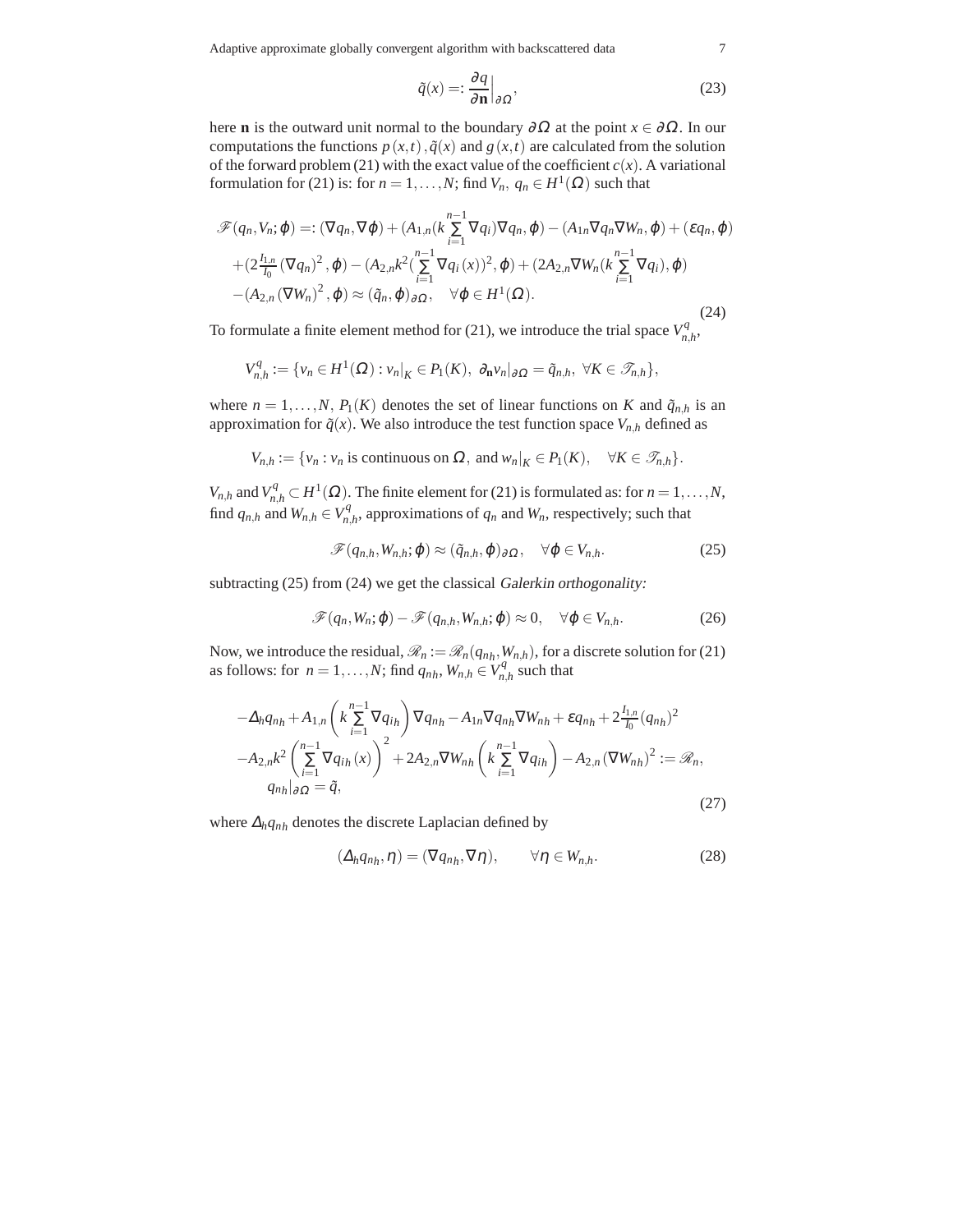Let now  $e_{n,h} = q_n - q_{n,h}, n = 1, \ldots, N$ , then a modified form of the Galerkin orthogonality (26), yields the strong error representation formula:

$$
-\Delta_h e_{n,h} + I_1 \nabla e_{n,h} + \varepsilon e_{n,h} + 2 \frac{I_{1,n}}{I_0} \left[ (\nabla q_n)^2 - (\nabla q_{n,h})^2 \right] + I_2 \cdot (k \sum_{i=1}^{n-1} \nabla e_{i,h}) + I_3 \cdot \nabla \Theta_n = -\mathcal{R}_n.
$$
 (29)

For each interval  $[s_n, s_{n-1})$ , we rewrite (29) (we suppress *n*) and consider the equation

$$
\Gamma e := -\Delta e + C_1 \nabla e + \varepsilon e + \delta \Lambda e = -C_2 \left( k \sum_{i=1}^{n-1} \nabla e_i \right) - \mathcal{R} - C_3 \nabla \Theta
$$
\n(30)

where  $C_j$ ,  $j = 1, 2, 3$  are corresponding to the spatially continuous versions of  $I_j$ :s,  $\delta := I_{1,n}/I_0$  and  $\Lambda$ , the nonlinear term, is defined by

$$
\Lambda e := |\nabla q|^2 - |\nabla q_h|^2. \tag{31}
$$

In (30) the error in *W* is included in the  $\Theta$ -term and the residual term  $\mathscr R$  satisfies

$$
(\mathcal{R}, \varphi) \approx 0, \qquad \forall \varphi \in V_{n,h}.
$$
 (32)

#### **5 Bounds for the nonlinear operator** <sup>Λ</sup> **and a priori estimates**

Below we derive a bound for  $\Lambda$ , using  $f(q) = |\nabla q|^2$ ,  $0 < \theta < 1$ , and

$$
\mathscr{D} f(\theta q + (1 - \theta)q_h) = \mathscr{D} \Big( |\nabla(\theta q + (1 - \theta)q_h)|^2 \Big) \n= 2\Big( |\nabla(\theta q + (1 - \theta)q_h)| \Big) \cdot \Big( \mathscr{D} |\nabla(\theta q + (1 - \theta)q_h)| \Big),
$$
\n(33)

where  $\mathscr{D}f$  is given in the Taylor expansion of  $f(q_h)$  about  $q$ , viz:

$$
f(q_h) = f(q) + (q_h - q)\mathcal{D}f(\theta q + (1 - \theta)q_h).
$$
 (34)

We may write  $\Lambda e$  in a compact form as

$$
\Lambda e = 2e \Big( |\theta \nabla e + \nabla q_h| \Big) \cdot \Big( \mathcal{D} |\nabla (\theta q + (1 - \theta) q_h)| \Big). \tag{35}
$$

#### *5.1 The dual problem for a linearized approach*

Here, we sketch a framework for the dual approach for a linear/linearized version of (30). To begin with, we assume that  $\Lambda$  is a linear operator and let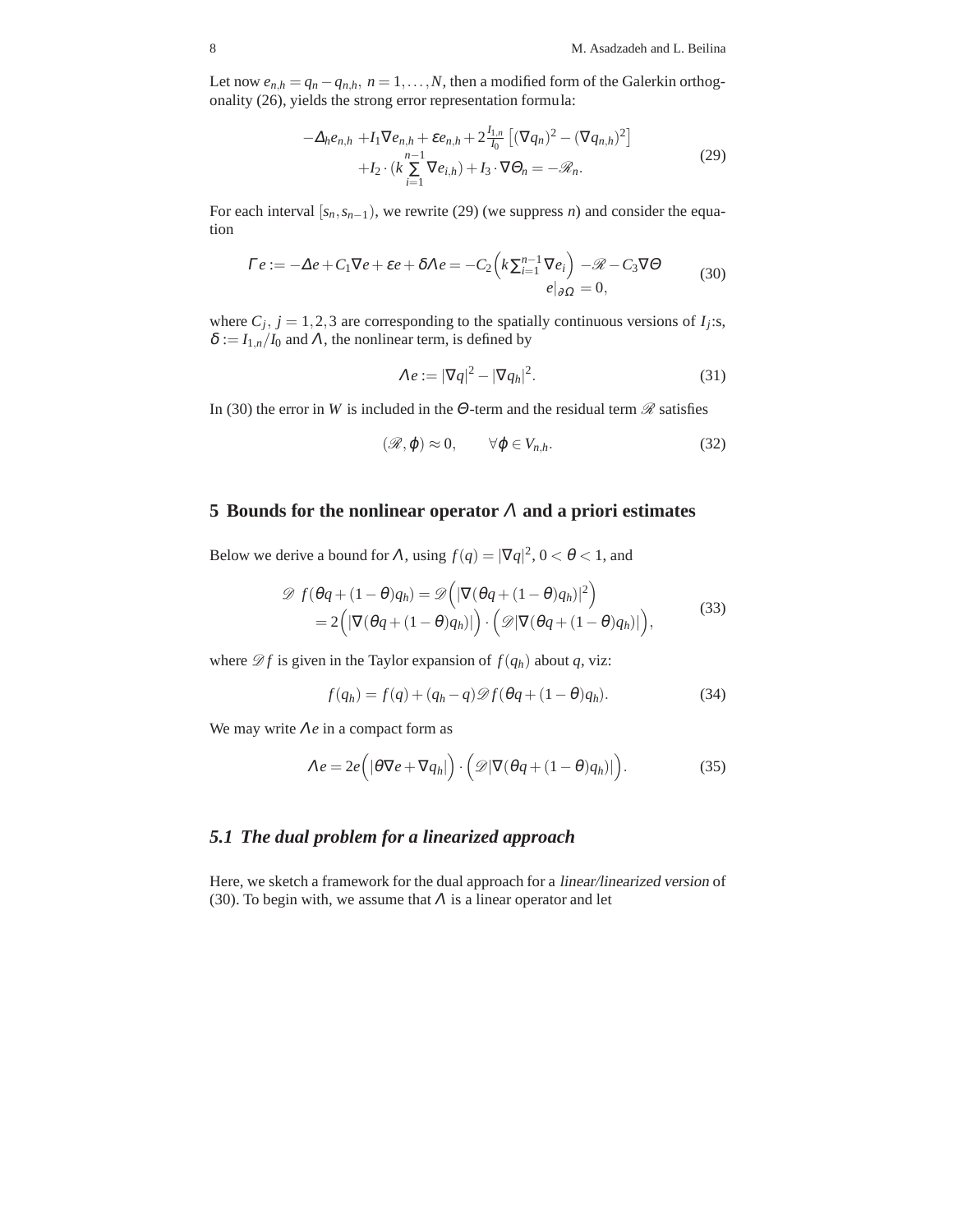Adaptive approximate globally convergent algorithm with backscattered data 9

$$
\Gamma^{\star}\varphi := -\Delta\varphi - C_1\nabla\varphi + \varepsilon\varphi + \delta\Lambda^{\star}\varphi = e, \qquad n = 1,\dots,N, \qquad \varphi|_{\partial\Omega} = 0, \tag{36}
$$

with  $\Gamma^*$  and  $\Lambda^*$  being the adjoints of  $\Gamma$  and  $\Lambda$ , respectively. By (30) we have that

$$
||e||_{L_2(\Omega)}^2 = (e, \Gamma^* \varphi) = (\Gamma e, \varphi) = -(\tilde{\mathcal{R}}, \varphi).
$$
 (37)

The identity (37) is known as the error representation formula. Using the identities

$$
-(\chi, \varphi - P_h \varphi) = -(\chi - P_h \chi, \varphi - P_h \varphi), \qquad (38)
$$

for  $\chi = \mathcal{R}$ ,  $\chi = C_2 \sum_{i=1}^{n-1} \nabla e_i$ , or  $\chi = C_3 \nabla \Theta$ , where  $P_h: L_2(\Omega) \to W_{n,h}$  is the  $L_2(\Omega)$ projection, and we have used the orthogonality  $\mathcal{R} \perp W_{n,h}$ , and the strong stability estimates for the dual problem, we get from (37) (see [2] for details) that

$$
||e||_{L_2(\Omega)} \leq C_s C_i ||h^2(\tilde{\mathcal{R}} - P_h \tilde{\mathcal{R}})|| \leq C C_s C_i ||h^2(\mathcal{R} - P_h \mathcal{R})||,
$$
 (39)

where  $C_i$  and  $C_s$  are interpolation and stability constants respectively. Recalling (35)

$$
(\Lambda^{\star}\varphi,e) = (\varphi, \Lambda e) = 2\Big(\varphi, \Big[|\theta\nabla e + \nabla q_n|\Big] \cdot \Big[\mathscr{D}|\nabla(\theta q + (1-\theta)q_n)|\Big]e\Big). \tag{40}
$$

For piecewise linear approximation, successive use of Hölder inequality yields

$$
|(\Lambda^{\star}\varphi,e)| \leq C \|\varphi\| \|e\| \|q\|_{W_{\infty}^2} \Big( \|q_h\|_{W_{\infty}^1} + \|e\|_{W_{\infty}^1} \Big). \tag{41}
$$

Thus we get the following estimate for the nonlinear operator  $\Lambda$ :

$$
||\Lambda|| \leq ||q||_{W^{2}_{\infty}} \left( ||q_{h}||_{W^{1}_{\infty}} + ||e||_{W^{1}_{\infty}} \right)
$$

**Theorem 1 (An a priori error bound).** *Let*  $q_n \in W_2^2(\Omega)$  *and*  $q_{n}$ *, be the solutions for (24) and (25), respectively. Then for a piecewise linear finite element approximation error*  $e_n = q_n - q_{n,h}$  *we have (see [2]) that* 

$$
||e_n|| \le Ch ||q_n||_{W_2^2} = \mathcal{O}(h).
$$
 (42)

.

#### **6 A posteriori error estimation**

The a posteriori error analysis is based on representing the error in terms of the solution  $\varphi$  of the dual problem, related to (21). We recall the problem (30) and write the dual problem for all  $[s_n, s_{n-1}), n = 1, \ldots, N$ , as

$$
-\Delta \varphi - C_1 \nabla \varphi + \varepsilon \varphi + \delta \Lambda^* \varphi + \delta |\nabla \varphi_h|^2 + \tilde{C}_{\varphi, \Theta} = \psi, \qquad \varphi|_{\partial \Omega} = 0, \qquad (43)
$$

where  $\tilde{C}_{\varphi,\Theta} := C_2 k \sum_{i=1}^{n-1} \nabla \varphi_i + C_3 \nabla \Theta$  is assumed to be known from the previous iteration steps, and  $\Theta = \Theta_n = W_h - W_{n,h}$ . We assume that  $\Theta \in H^1_{loc}$  and  $\varphi_h \in W^{1,4}_{loc}$ . Thus,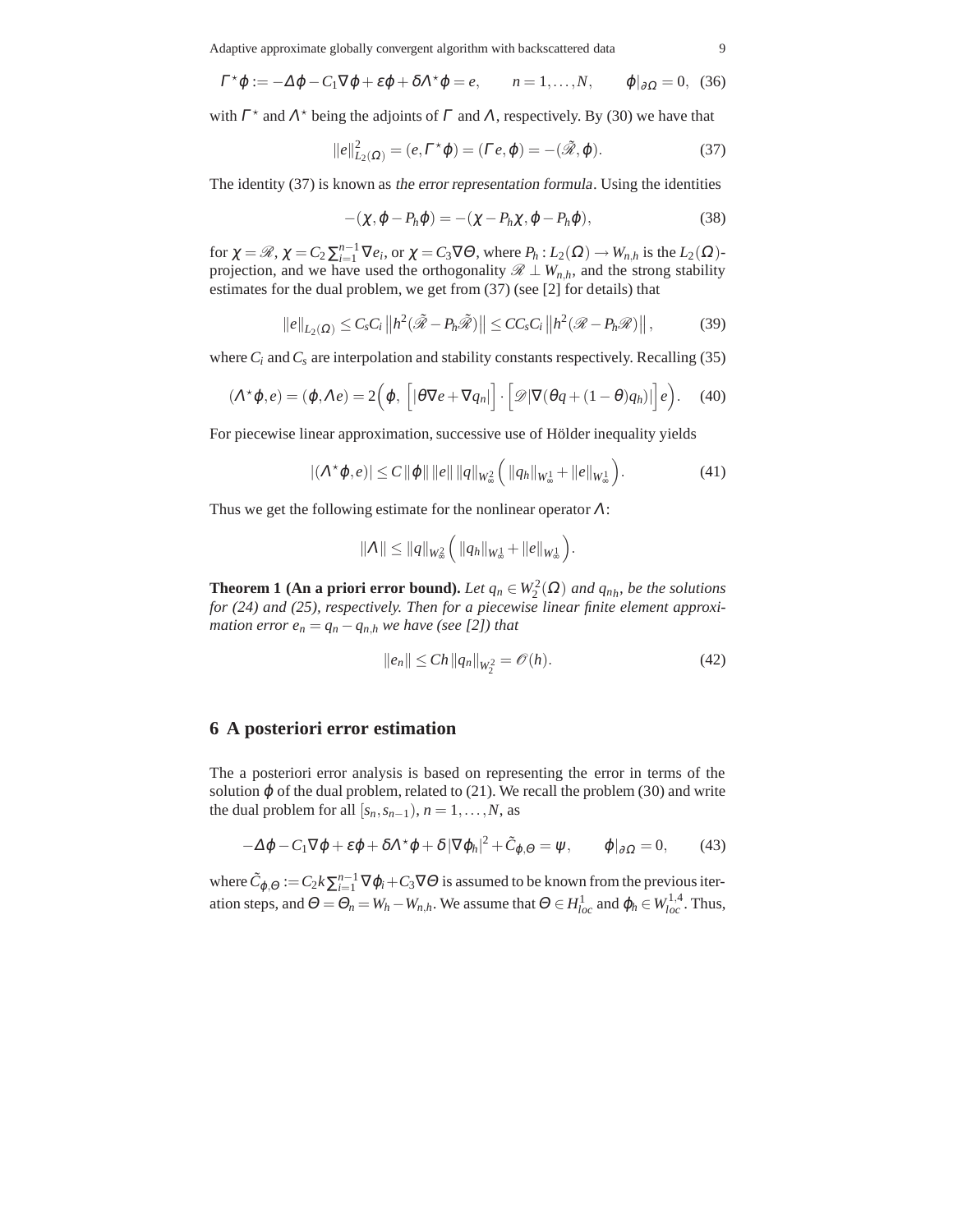we wish to control the quantity  $(e, \psi)$  with  $e = q - q_h$  in  $\Omega$ , where  $\psi \in [L^2(\Omega)]^3$ is given. For approximations of spectral order  $> 1$ , (for linear approximation the *J*5-term below will vanish) we may write

$$
(\psi, e) \approx -(\Delta \varphi, e) - (C_1 \nabla \varphi, e) + (\varepsilon \varphi, e) - \delta (|\nabla q_h|^2 \mathscr{D}(\varphi), e) + \delta(\mathscr{D}(|\nabla q_h|^2 \varphi), e) + \delta(|\nabla \varphi_h|^2, e) + (\tilde{C}_{\varphi, \Theta}, e) =: \sum_{k=1}^7 J_k.
$$
 (44)

Due to the limited regularity of the approximate solution  $q_{n,h}$ , the scalar products  $I_j$ ,  $j = 1, \ldots, 7$ , involving  $e = q_n - q_{n,h}$ , should be performed elementwise:  $(f, g) :=$  $\sum_K (f,g)_K$ . This will introduce accumulative sum of the normal derivatives over enter-element boundaries. Taking into account these boundary terms, by repeated use of Green's formula, we can recompute each  $J_j$ ,  $j = 1, \ldots, 7$ , separately. In this way, finally we obtain the following error representation inequality:

**Lemma 1.** Let  $\varphi$  be the solution of the dual problem (43),  $q$  that of (24), and  $q_h$  the *FEM solution of (25). Then the following error representation inequality holds true:*

$$
\left|(\psi,e)\right| \leq (|\tilde{\mathscr{R}}_1|,|\sigma|) + (|\tilde{\mathscr{R}}_2|,|\sigma|) + C_3(|\nabla\Theta|,|e|) + \delta(|\nabla\varphi_h|^2,|e|),\tag{45}
$$

*where the residuals are defined as*

$$
\tilde{\mathcal{R}}_1 =: \Delta_h e - C_1 \nabla e - \varepsilon e - \delta \Lambda e - C_2 k \sum_{i=1}^{n-1} \nabla e_i, \quad \tilde{\mathcal{R}}_2 = \max_{S \subset \partial K} h_K^{-1} | [\partial_s q_h]|, \quad (46)
$$

*and interpolation error is*

$$
\sigma = h_K \big[ \partial_{\mathbf{n}} \varphi_h \big]. \tag{47}
$$

Now we use, elementwise, Hölder inequality and Let  $\psi = e$  to obtain the following a posteriori error estimate:

**Theorem 2.** Let  $\varphi$  be the solution of the dual problem (43), q the solution of (24), *and*  $q_h$  *the FEM solution of (25). Then there is a constant C, independent of*  $\Omega$  *and h, such that for*  $\psi - \delta |\nabla \varphi_h|^2 = e$  the following a posteriori error estimate holds:

$$
||e||^2 \le Ch \Big[ \Big( ||\mathcal{R}_1||_{L_2(\Omega)} + ||\mathcal{R}_2||_{L_2(\Omega)} \Big) ||\tilde{\sigma}||_{L_2(\Omega)} + h|C_3|^2 \Big],
$$
 (48)

where  $h = \max_K(h_K)$ ,  $\mathscr{R}_1 = \tilde{\mathscr{R}}_1(q_h) = \Delta_h q_h + C_1 \nabla q_h - \varepsilon q_h - \delta \Lambda q_h - C_2 k \sum_{i=1}^{n-1} \nabla q_{h,i}$ ,  $\mathscr{R}_2 = \tilde{\mathscr{R}}_2$  is given in (46),  $\tilde{\sigma} = [\partial_{\mathbf{n}} \varphi_h]$ , and  $\mathscr{R}_3\Big|_K := |\nabla \Theta| \Big|_K$  can be estimated as  $\|\mathscr{R}_{3}\|_{L_2(\Omega)}^2 \approx C_{\Omega} \xi^2 \sim Ch^2$ , whereas choosing  $\psi := e + \delta |\nabla \varphi_h|^2 + C_3 |\nabla \Theta|$  yields

$$
||e||^2 \le Ch\left(||\mathcal{R}_1||_{L_2(\Omega)} + ||\mathcal{R}_2||_{L_2(\Omega)}\right) ||\tilde{\sigma}||_{L_2(\Omega)}.
$$
\n(49)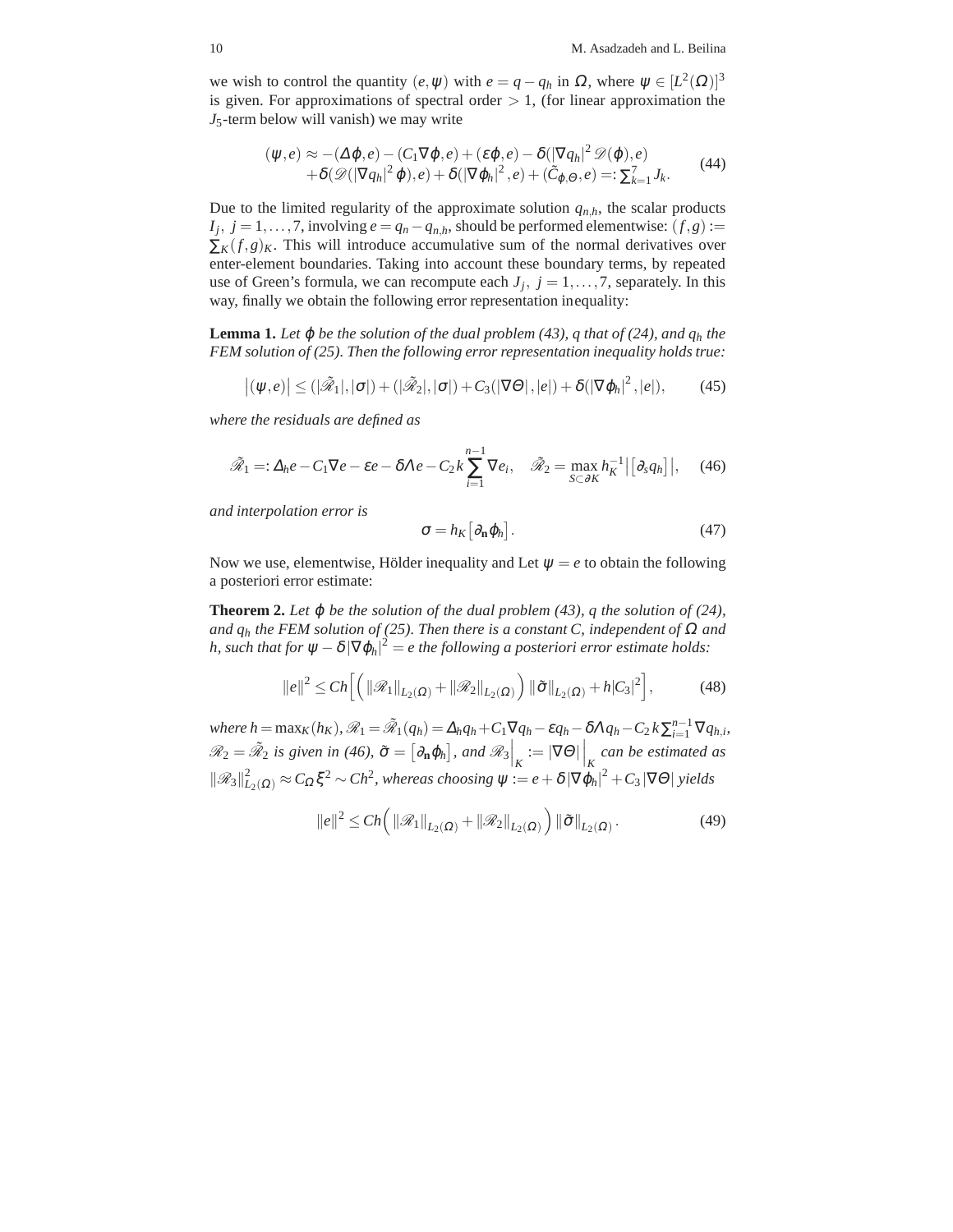#### **7 The Adaptive Approximate Globally Convergent Algorithm**

In this section we present our adaptive globally convergent algorithm, where we use Theorem 2 which states that the error, between the exact and approximate solution for the functions  $q_n$  of the equation (21), depends on the residuals given by (46). However, in the case of using continuous piecewise linear finite element approximation of functions  $q_n$ , only the first residual  $\tilde{\mathcal{R}}_1$  will appear. To calculate it we should find an approximate solution  $q_n$  of the equation (21) on every mesh. We get  $q_n$  as  $q_n = \lim_{k \to \infty} q_n^k$ , where *k* is the number of iterations with respect to the tail function  $W_n(x, \bar{s})$ .

To solve equation (21) on a new refined mesh we first linearly interpolate the function  $\bar{\psi}_n$ , given by (15), for each pseudo-frequency interval  $[s_n, s_{n-1})$ . Then, on every mesh we compute approximations  $c_n$  of  $c(x)$  using variational formulation of the equation (7), see [5] for full details. Thus, we can explicitly compute the function  $c_n$  on every frequency interval  $(s_n, s_{n-1})$  through the finite element formulation.

We denote the stopping number  $k$  (on which these iterations are stopped) by  $m_n$ .

#### *7.1 An Approximate Globally Convergent Algorithm*

Below, we briefly describe a globally convergent algorithm of [5, 6, 8] which we use in our computations and in the adaptive globally convergent algorithm.

Step 0.  $n_1, n \geq 1$ . Stage 1: iterate with respect to the nonlinear term. Assume that the functions  $q_1, ..., q_{n-1}, q_{n,1}^0 := q_{n-1} \in C^{2+\alpha}(\overline{\Omega})$  and the tail function  $V_{n,0}(x,\overline{s}) \in C^{2+\alpha}(\overline{\Omega})$  are already constructed. Then, we solve, iteratively, the following Dirichlet boundary value problems: For  $k = 1, 2, \dots$ , find  $q_{n,1}$  such that

$$
\Delta q_{n,1}^{k} - A_{1n} \left( h \sum_{j=1}^{n-1} \nabla q_{j} \right) \cdot \nabla q_{n,1}^{k} - \varepsilon q_{n,1}^{k} + A_{1n} \nabla q_{n,1}^{k} \cdot \nabla W_{n,0}
$$
\n
$$
= 2 \frac{I_{1n}}{I_{0}} \left( \nabla q_{n,1}^{k-1} \right)^{2} - A_{2n} h^{2} \left( \sum_{j=1}^{n-1} \nabla q_{j}(x) \right)^{2}
$$
\n
$$
+ 2A_{2n} \nabla W_{n,0} \cdot \left( h \sum_{j=1}^{n-1} \nabla q_{j}(x) \right) - A_{2n} (\nabla W_{n,0})^{2},
$$
\n
$$
q_{n,1}^{k} = \overline{\psi}_{n}(x), \qquad x \in \partial \Omega.
$$
\n(50)

As a result, we obtain the function  $q_{n,1} := \lim_{k \to \infty} q_{n,1}^k$  in the  $C^{2+\alpha}(\overline{\Omega})$ . Step 1. Compute  $c_{n,1}$  via backwards calculations using finite element formulation

of equation (7), see Chapter 3 of [5] for details.

Step 2. Solve the hyperbolic forward problem with  $c_n(x) := c_{n,1}(x)$ , calculate the Laplace transform and the function  $U_{n,1}(x,\overline{s})$ .

Step 3. Find a new approximation for the tail function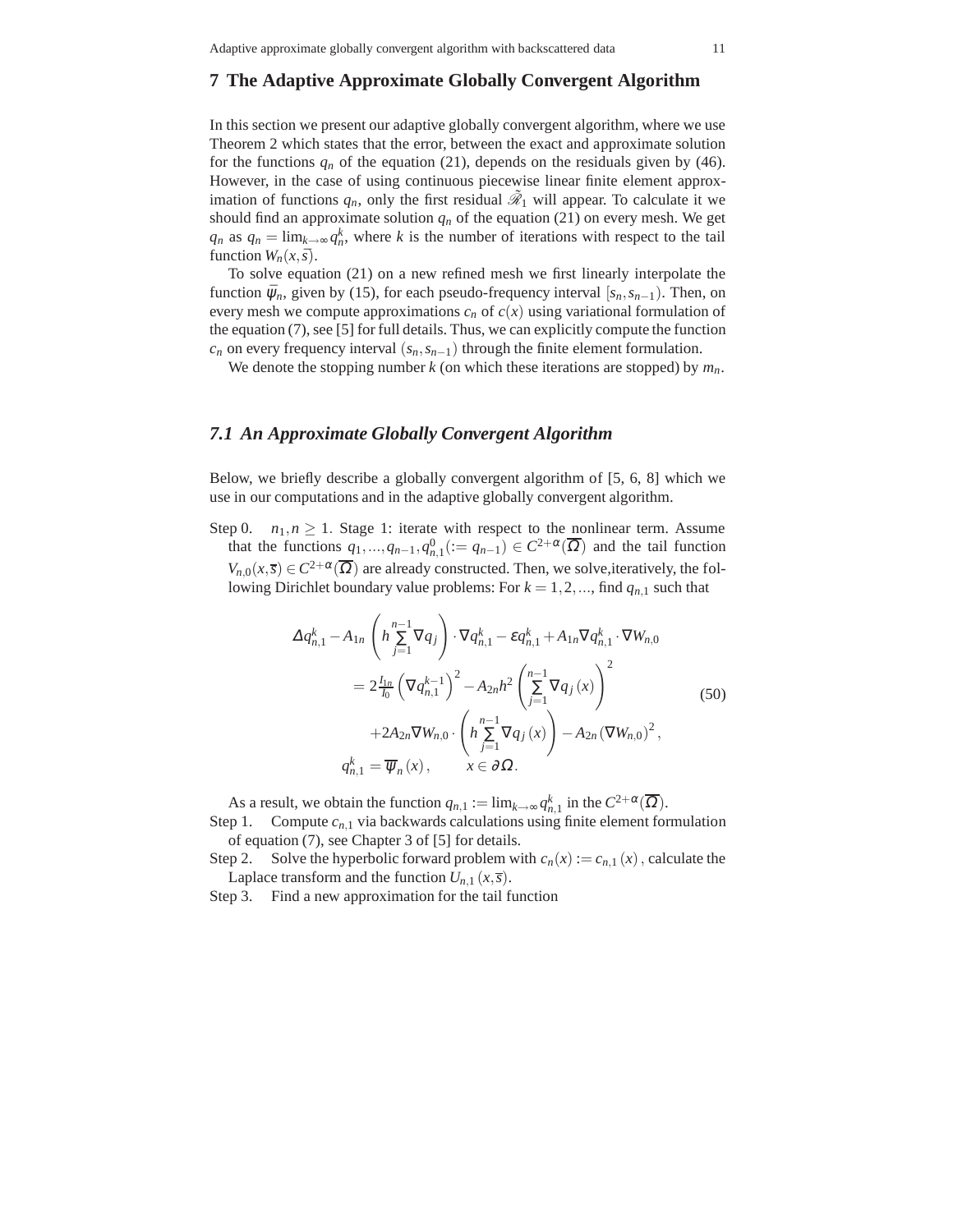12 M. Asadzadeh and L. Beilina

$$
W_{n,1}(x) = \frac{\ln U_{n,1}(x,\overline{s})}{\overline{s}^2}.
$$
 (51)

Step 4. *n<sub>i</sub>*,  $i \ge 2$ . We now iterate with respect to the tails (51). Suppose that functions  $q_{n,i-1}, W_{n,i-1}$   $(x,\overline{s}) \in C^{2+\alpha}(\overline{\Omega})$  are already constructed.

Step 5. Solve the boundary value problem

$$
\Delta q_{n,i} - A_{1n} \left( h \sum_{j=1}^{n-1} \nabla q_j \right) \cdot \nabla q_{n,i} - \kappa q_{n,i} + A_{1n} \nabla q_{n,i} \cdot \nabla W_{n,i-1}
$$
\n
$$
= 2 \frac{I_{1n}}{I_0} \left( \nabla q_{n,i-1} \right)^2 - A_{2n} h^2 \left( \sum_{j=1}^{n-1} \nabla q_j(x) \right)^2 + 2A_{2n} \nabla W_{n,i-1} \cdot \left( h \sum_{j=1}^{n-1} \nabla q_j(x) \right) - A_{2n} \left( \nabla W_{n,i-1} \right)^2,
$$
\n
$$
q_{n,i}(x) = \overline{\psi}_n(x), \qquad x \in \partial \Omega.
$$
\n(52)

Step 6. Compute  $c_{n,i}$  by backwards calculations using finite element formulation of equation (7), see Chapter 3 of [5].

Step 7. Solve the hyperbolic forward problem (1) with  $c_n(x) := c_{n,i}$ , compute the Laplace transform and obtain the function  $W_{n,1}(x,\overline{s})$ .

Step 8. Find a new approximation for the tail function

$$
W_{n,i}(x) = \frac{\ln U_{n,i}(x,\overline{s})}{\overline{s}^2}.
$$
\n(53)

Step 9. Iterate with respect to *i* and stop iterations at  $i = m_n$  such that  $q_{n,m_n} :=$ lim<sub>*i*→∞</sub>  $q_{n,i}^k$ . Stopping criterion for computing functions  $q_{n,i}^k$  is

either 
$$
F_n^k \ge F_n^{k-1}
$$
 or  $F_n^k \le \eta$ , (54)

where  $\eta$  is a chosen tolerance and  $F_n^k$  are defined as

$$
F_n^k = \frac{||q_{n,i}^k - q_{n,i}^{k-1}||_{L_2(\Gamma)}}{||q_{n,i}^{k-1}||_{L_2(\Gamma)}}
$$

Step 10. Set

$$
q_n := q_{n,m_n},
$$
  $c_n(x) := c_{n,m_n}(x),$   $W_{n+1,0}(x) := \frac{\ln W_{n,m_n}(x,\overline{s})}{\overline{s}^2}.$ 

Step 11. We stop computing functions  $c_{n,i}^k$  when

either 
$$
N_n \ge N_{n-1}
$$
 or  $N_n \le \eta$ , (55)

where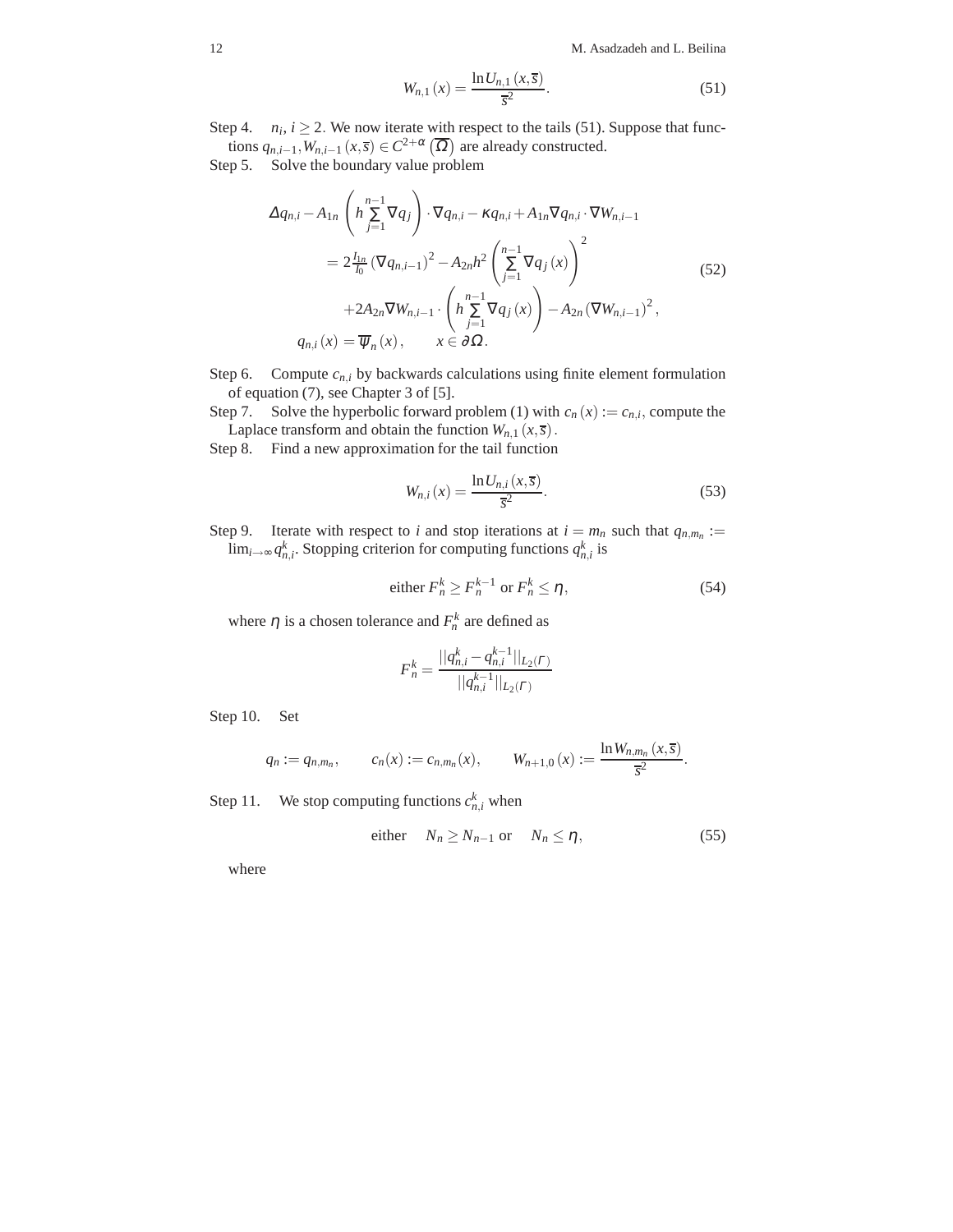$$
N_n = \frac{||c_{n,i}^k - c_{n,i}^{k-1}||_{L_2(\Omega)}}{||c_{n,i}^{k-1}||_{L_2(\Omega)}}.
$$
\n(56)

#### *7.2 Adaptive Approximate Globally Convergent Algorithm*

In computations of section 8 we use the following adaptive approximate globally convergent algorithm:

- Step 0. Choose an initial mesh  $K_h$  in  $\Omega$  and an initial time partition  $J_0$  of the time interval  $(0, T)$ . Compute an initial approximation  $c_{n,m_n}^0$  using an approximate globally convergent algorithm described above on the initial mesh, see [5] for the details. Compute the sequence of functions  $c_{n,m_m}^j$ , where  $j > 0$  is the number of mesh refinements, on adaptively refined meshes via following steps:
- Step 1. Compute the initial approximation for the tail function  $W_n(x, \bar{s})$  on a new mesh *K<sup>h</sup>* using the computed solution of the hyperbolic problem (3).
- Step 2. Compute the finite element solutions  $q_n^j(x, s)$  of equation (21) on a refined mesh  $K_h$  on the pseudo-frequency interval  $(s_n, s_{n-1})$  using Algorithm of section 7.1.
- Step 3. Update the coefficient  $c_n^j$  on  $K_h$  using the finite element formulation for (7).
- Step 4. Stop computing  $c_n^j$  and obtain the function  $c_{n,m_n}^j$  using the criterion (55).
- Step 5. Refine the mesh at all the points where

$$
c_{n,m_n}^j(x) \ge \beta_1 \max_{\Omega} c_{n,m_n}^j. \tag{57}
$$

The tolerance number  $\beta_1 \in (0,1)$  is chosen by the user.

- Step 6. Construct a new refined mesh  $K_h$  in  $\Omega$  and a new time partition  $J_{\tau}$  of the time interval  $(0,T)$  satisfying the CFL condition, and return to step 1 and perform all of the above steps on the new mesh.
- Step 7. Stop mesh refinements and obtain the function  $c_{n,m_n}^j$  if norms defined in the criterion (55) are fullfilled.

#### **8 Imaging of land mines using an adaptive approximate globally convergent algorithm**

In this section we present numerical implementation of an adaptive approximate globally convergent method with backscattered data in two dimensions. Our goal is reconstruction of land mines from backscattered data using an adaptive approximate globally convergent algorithm of section 7.2.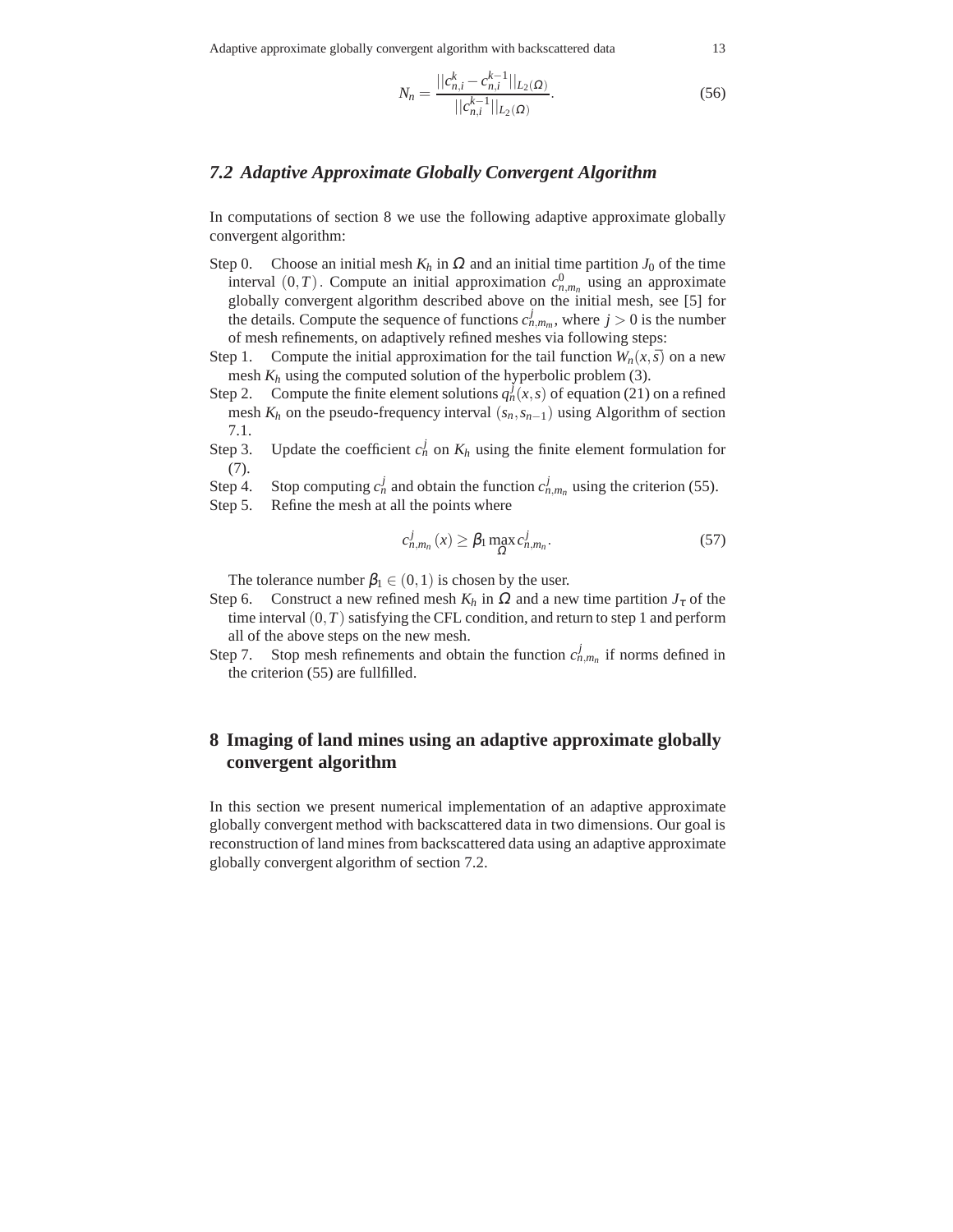Let the ground be  $\{x = (x, z) : z > 0\} \subset \mathbb{R}^2$ . Suppose that a polarized electric field is generated by a plane wave, which is initialized at the line  $\{z = z^0 < 0, x \in \mathbb{R}\}\$ at the moment of time  $t = 0$ .

In our model we use the well-known fact that the maximal depth of an antipersonnel land mine does not exceed approximately 10 centimeters (cm)=0.1 meter (m), and we model these mines as small rectangles with length of side 0.2 meter and width of side 0.1 meter. In our computations we are interested in imaging of land mines when one mine is located very close to the other one. This is an important case in the real-life military applications.

We have modelled such a problem on a domain  $\Omega$ , see Figure 1, viz: We set

$$
\Omega_{FEM} = \{ \mathbf{x} = (x, z) \in (-0.3, 0.3) \, \text{m} \times (0.05, 0.45) \text{m} \},
$$

and introduce a dimensionless spatial variables  $\mathbf{x}' = \mathbf{x}/(0.1m)$ , so that the domain  $\Omega_{FEM}$  is transfered into a dimensionless computational domain

$$
\Omega_{FEM} = (-3.0, 3.0) \times (0.5, 4.5).
$$

We choose values of function  $c(x)$  using tables of dielectric constants [35], and use the fact that in the dry sand  $c = 5$  and in the trinitrotoluene (TNT)  $c = 22$ . Thus, the relation of mine/background contrast is  $22/5 \approx 4$ , hence we consider new parameters  $c' = \frac{c}{\epsilon}$ 

 $\frac{6}{5}$ 

to get

$$
c(\text{dry sand}) = 1, \ c(TNT) \approx 4. \tag{58}
$$

For simulation of backscattered data for the inverse problem IPB, we solve the forward problem using the software package WavES [36]. The dimensionless size of our computational domain is  $\Omega = [-4.0, 4.0] \times [0, 5.0]$ . This domain is split into a dimensionless finite element domain  $\Omega_{FEM} = [-3.0, 3.0] \times [0.5, 4.5]$  and a surrounding domain  $\Omega_{FDM}$  with a structured mesh,  $\Omega = \Omega_{FEM} \cup \Omega_{FDM}$ , see Figure 1. The spatial mesh in  $\Omega_{FEM}$  and in  $\Omega_{FDM}$  the mesh consists of triangles and squares, respectively. The mesh size is  $h = 0.125$  in the overlapping regions. The boundary of the domain  $\Omega$  is  $\partial \Omega = \partial \Omega_1 \cup \partial \Omega_2 \cup \partial \Omega_3$ . Here,  $\partial \Omega_1$  and  $\partial \Omega_2$  are respectively top and bottom sides of the domain  $\Omega$ , see Figure 1, and  $\partial \Omega_3$  is the union of left and right sides of this domain. We define the boundary of the domain  $\Omega_{FEM}$  as  $\Gamma = \Gamma_1 \cup \Gamma_2 \cup \Gamma_3$ . Here,  $\Gamma_1$  and  $\Gamma_2$  are respectively top and bottom sides of the domain  $\Omega_{FEM}$ , see Figure 1, and  $\Gamma_3$  is the union of left and right sides of this domain.

We use the hybrid method of [10]. Since in our applications we know value of the coefficient  $c(\mathbf{x})$  outside of the domain of interest  $\Omega_{FEM}$  such that

$$
c(\mathbf{x}) = 1 \text{ in } \Omega_{FDM},\tag{59}
$$

hence we need to determine  $c(\mathbf{x})$  only in  $\Omega_{FEM}$ .

The forward problem in our computational test is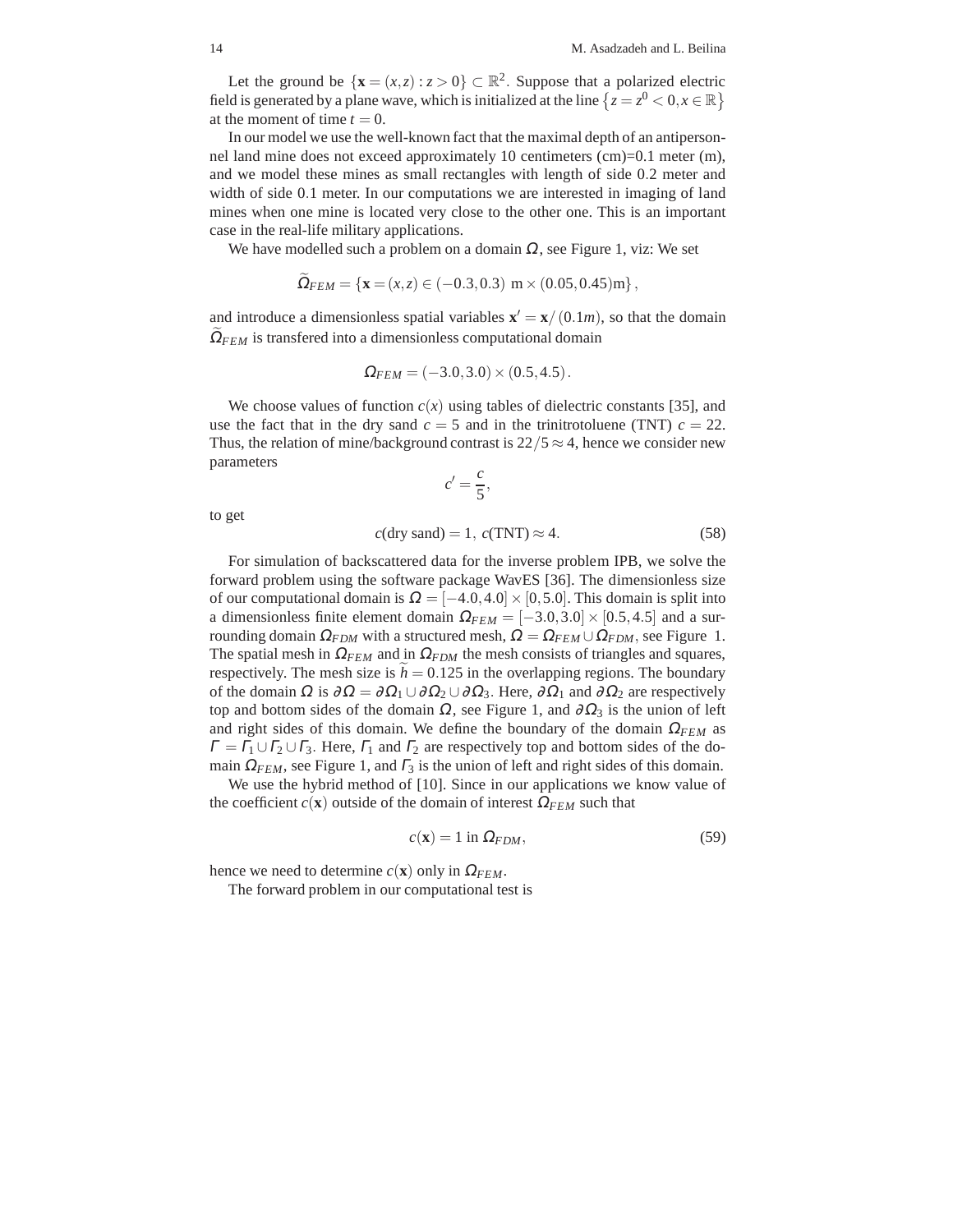

**Fig. 1** *a) Geometry of the hybrid mesh. This is a combination of the quadrilateral mesh in the subdomain* <sup>Ω</sup>*FDM b), where we apply FDM, and the finite element mesh in the inner domain* <sup>Ω</sup>*FEM c), where we use FEM. The solution of the inverse problem is computed in* <sup>Ω</sup>*FEM. The trace of the solution of the forward problem (60) is recorded at the top boundary* <sup>Γ</sup><sup>1</sup> *of the finite element domain* <sup>Ω</sup>*FEM.*

$$
c(\mathbf{x}) u_{tt} - \Delta u = 0, \text{ in } \Omega \times (0, T),
$$
  
\n
$$
u(\mathbf{x}, 0) = 0, u_t(\mathbf{x}, 0) = 0, \text{ in } \Omega,
$$
  
\n
$$
\partial_n u = f(t), \text{ on } \partial \Omega_1 \times (0, t_1],
$$
  
\n
$$
\partial_n u = -\partial_t u, \text{ on } \partial \Omega_2 \times (t_1, T),
$$
  
\n
$$
\partial_n u = -\partial_t u, \text{ on } \partial \Omega_2 \times (0, T),
$$
  
\n
$$
\partial_n u = 0, \text{ on } \partial \Omega_3 \times (0, T),
$$
\n(60)

where  $f(t)$  is the amplitude of the initialized plane wave,

$$
f(t) = \frac{(\sin(\omega t - \pi/2) + 1)}{10}, \quad 0 \le t \le t_1 := \frac{2\pi}{\omega}.
$$
 (61)

To compute the data for the inverse problem we solve the forward problem (60) with  $\omega = 7.0$  in (61) and in the time  $T = (0,6)$  with the time step  $\tau = 0.01$  which is satisfied the CFL condition, and save the solution of this problem at the top boundary <sup>Γ</sup><sup>1</sup> of the finite element domain <sup>Ω</sup>*FEM*. Figures 2 shows isosurfaces of the computed solution of the problem (60) in the computational domain  $\Omega$ .

In our test we also define the set of admissible coefficients for the function  $c(\mathbf{x})$ in  $\Omega$ <sub>FEM</sub> as

$$
M_c = \{c(\mathbf{x}) : c(\mathbf{x}) \in [1,8], c(\mathbf{x}) = 1 \,\forall \mathbf{x} \in \mathbb{R}^2 \setminus \Omega, c(\mathbf{x}) \in C^2(\mathbb{R}^2) \,.\}
$$

#### *8.1 Numerical Results*

We have performed two set of tests. In the first test we solve IPB using approximate globally convergent algorithm of section 7.1, and in the second test we solve IPB using adaptive approximate globally convergent algorithm of section 7.2. The goal of both tests was to reconstruct structure given on Figure 1-a).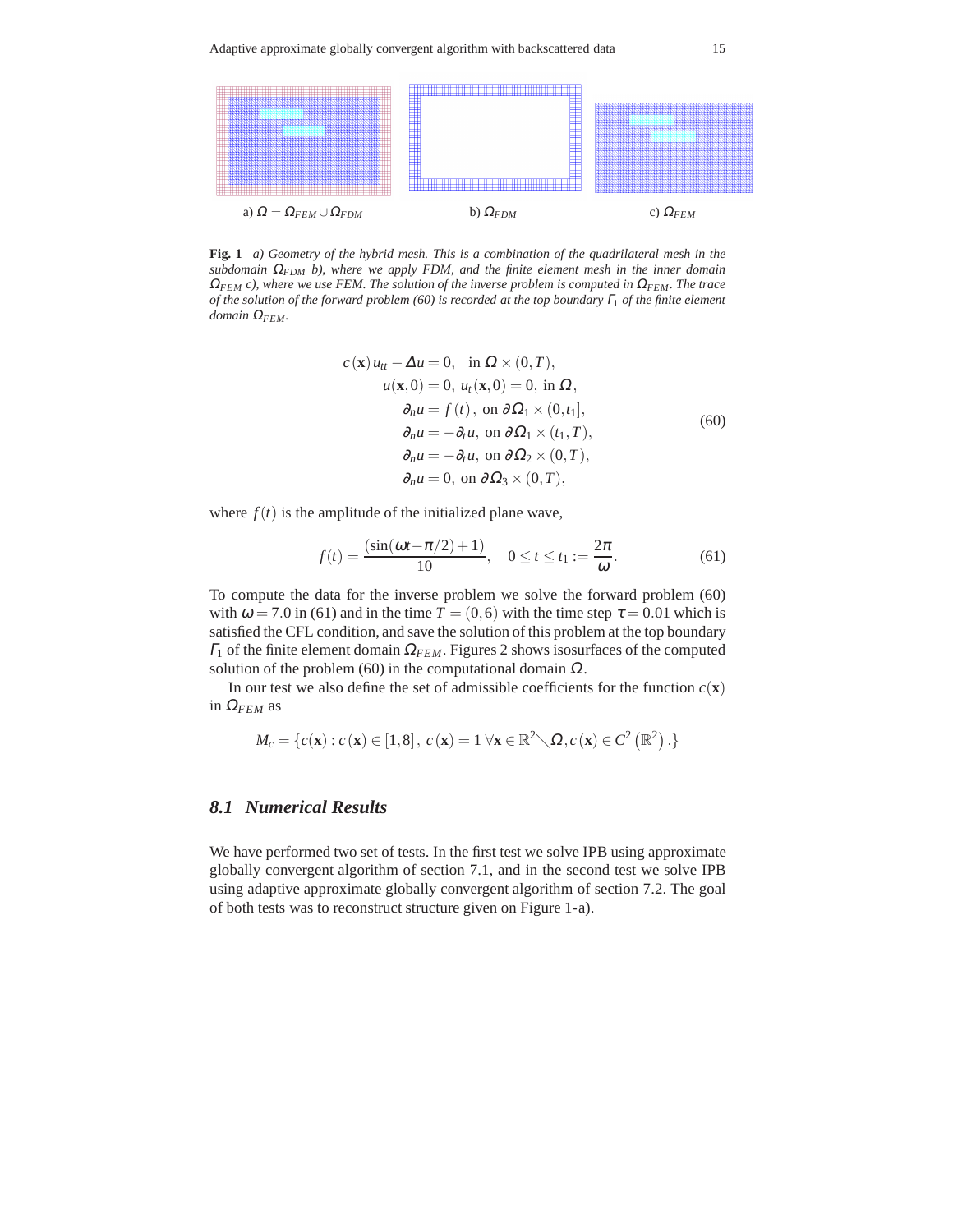

**Fig. 2** *Isosurfaces of the computed exact solution for the forward problem (60) at different times with a plane wave initialized at the top boundary.*



**Fig. 3** *Backscattered data for the function q at the top boundary* <sup>Γ</sup><sup>1</sup> *of the computational domain* <sup>Ω</sup>*FEM computed for the different values of the pseudo-frequency s.*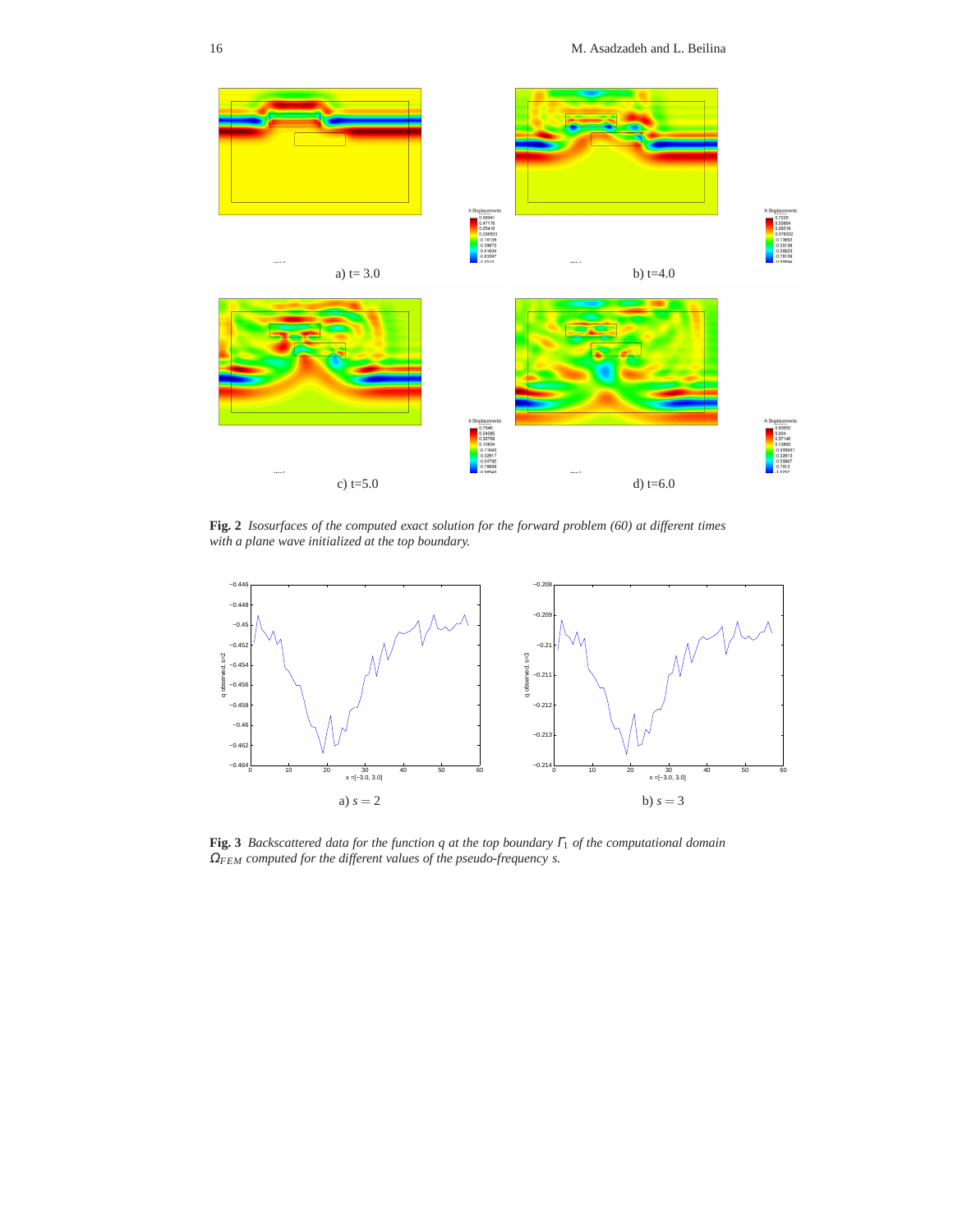

**Fig. 4** *Computed images using backscattered data obtained from the geometry presented on Figure 1-a). a) Test1: location and contrast of inclusions are accurately imaged. b) Test2: location, contrast and shape of inclusions are accurately imaged. The computed function*  $c = 1$  *outside of imaged inclusions.*

The backscattered data at the boundary  $\Gamma_1$  in both tests were computationally simulated using the software package WavES [36] via solving the hyperbolic problem (60) with known values of the coefficient  $c = 4$  inside two inclusions of Figure 1-a) and with 5% additive noise in simulated data.

Figure 3 displays sensitivity of the simulated function  $q(\mathbf{x}, s)$ ,  $\mathbf{x} \in \Gamma_1$  for  $s = 2$ and  $s = 3$ . We observed, that all values of the function  $|q(\mathbf{x})|$  for  $s > 5$  are very noisy and does not show sensitivity to the inclusions. Because of that we decided to take pseudo-frequency interval  $s = [2,3]$ , where the computed function  $q(\mathbf{x},s), \mathbf{x} \in \Gamma_1$  is most sensitive to the presence of two inclusions. We run both tests with the step in the pseudo-frequency  $h = 0.05$ .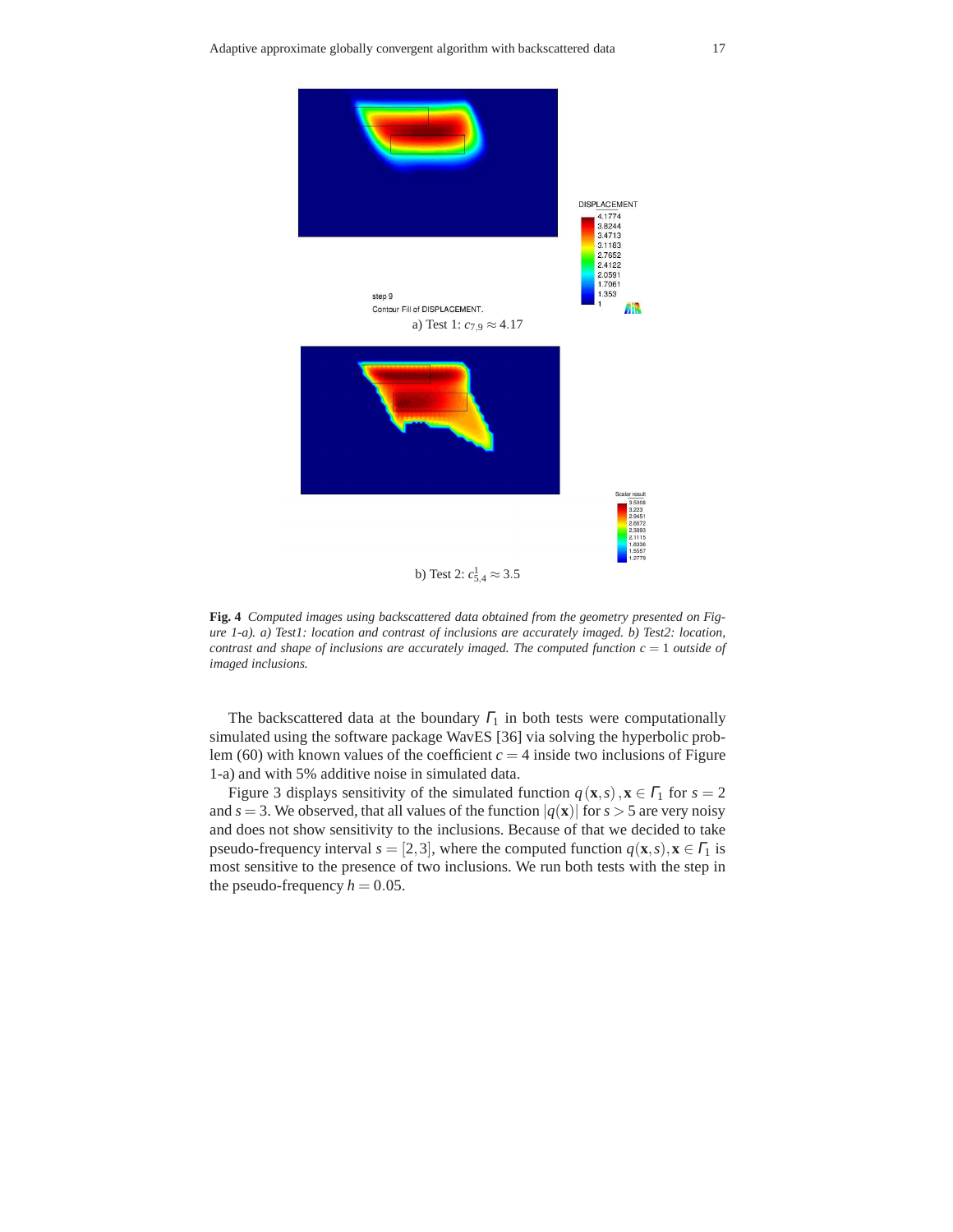#### *8.2 Test 1*

In this test we solve IPB using globally convergent algorithm of section 7.1. The boundary conditions for the integral-differential equation (50) were replaced with the following Dirichlet boundary conditions

$$
q_n|_{\Gamma_1} = \psi_{1n}(\mathbf{x}), \ q_n|_{\Gamma_2 \cup \Gamma_3} = \psi_{2n}(\mathbf{x}),
$$

where function  $\psi_{1n}(\mathbf{x})$  and  $\psi_{2n}(\mathbf{x})$  are generated by functions  $g_1(\mathbf{x},t)$  and  $g_0(\mathbf{x},t)$ , respectively, defined in (4). In this test we simulated the function  $g_0(\mathbf{x},t)$  at  $\Gamma_2 \cup \Gamma_3$ by solution of the forward problem (60) with  $c(\mathbf{x}) = 1$  at every point of the computational domain  $\Omega$ . The Dirichlet boundary condition at  $\Gamma_2 \cup \Gamma_3$  is also approximated and it is necessary to solve the integral-differential equation (50).

An approximate globally convergent algorithm of section 7.1 was used to calculate the image of Figure 4-a). We observe that the location of both mine-like targets is reconstructed accurately and the contrast max  $[c_{comp}(\mathbf{x})] = 4.17$  is also accurately imaged (exact  $c(x) = 4$  in both inclusions).

However, in this test we were not able to separate images for both mines. We could only image them as one big inclusion. In the next test we try to improve the result of the reconstruction of the Test 1 using an adaptivity technique inside approximately globally convergent method.

#### *8.3 Test 2*

In this test we solve IPB using an adaptive globally convergent algorithm of section 7.2. This algorithm was used to calculate the image of Figure 4-b) which was obtained on the one time refined mesh. We observe that not only location and contrast of both mine-like targets are reconstructed accurately, but also the shape of mines is imaged more accurately than in the Test 1: in the Test 2 we are able to separate these two mines. Thus, we conclude that an adaptive approximate globally convergent algorithm of section 7.2 allows better reconstruction of shape of inclusions than an usual approximate globally convergent method of Section 7.1 even for the case of backscattered data.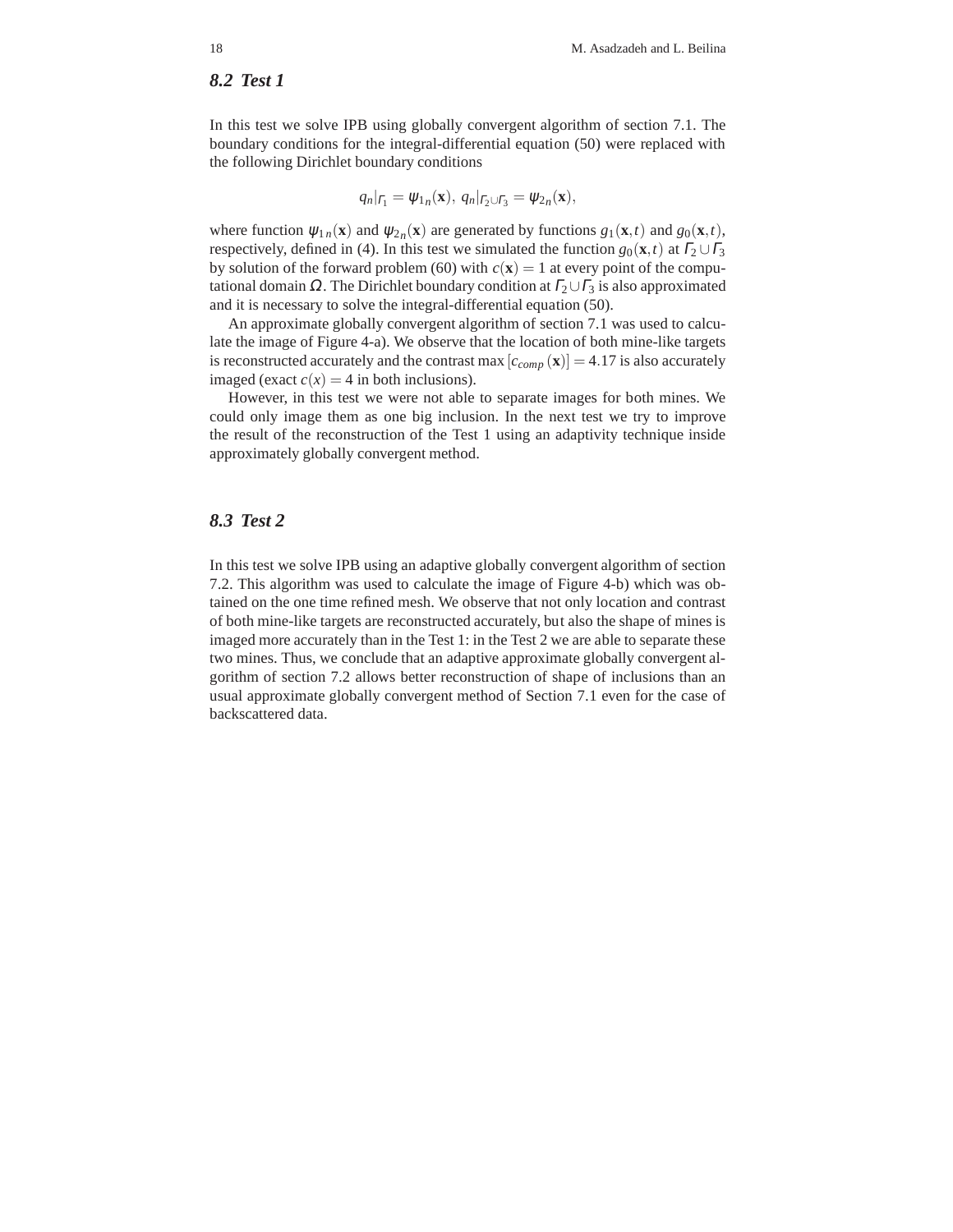#### **Acknowledgments**

The research of the authors was supported by the Swedish Research Council, the Swedish Foundation for Strategic Research (SSF) in Gothenburg Mathematical Modelling Centre (GMMC) and by the Swedish Institute, Visby Program.

#### **References**

- 1. H. Ammari, E. Iakovleva, and D. Lesselier, Music-type electromagnetic imaging of a collection of small threedimensional inclusions. *SIAM J.Sci.Comp.*, 29:674 709, 2007.
- 2. M. Asadzadeh and L. Beilina, A posteriori error analysis in a globally convergent numerical method for a hyperbolic coefficient inverse. *Inverse Problem* 26 (2010).
- 3. A.B. Bakushinsky and M.Yu. Kokurin, *Iterative Methods for Approximate Solution of Inverse Problems*, Springer, 2005.
- 4. L. Beilina, K. Samuelsson and K. Åhlander, Efficiency of a hybrid method for the wave equation. In *International Conference on Finite Element Methods*, Gakuto International Series Mathematical Sciences and Applications. Gakkotosho CO., LTD, 2001.
- 5. L. Beilina and M.V. Klibanov, *Approximate global convergence and adaptivity for Coefficient Inverse Problems*, Springer, New-York, 2012.
- 6. L. Beilina and M. V. Klibanov, A globally convergent numerical method for a coefficient inverse problem, *SIAM J. Sci. Comp.*, 31(1):478-509, 2008.
- 7. L. Beilina and M. V. Klibanov. A posteriori error estimates for the adaptivity technique for the Tikhonov functional and global convergence for a coefficient inverse problem. *Inverse Problems*, 26, 2010.
- 8. L. Beilina and M. V. Klibanov. Synthesis of global convergence and adaptivity for a hyperbolic coefficient inverse problem in 3D, *J. Inverse and Ill-posed problems*, 18(1), 2010.
- 9. L. Beilina and M.V. Klibanov, Reconstruction of dielectrics from experimental data via a hybrid globally convergent/adaptive inverse algorithm, *Inverse Problems*, 26, 125009, 2010.
- 10. L. Beilina, K. Samuelsson, and K. Ahlander, Efficiency of a hybrid method for the wave equation. In *Inter- national Conference on Finite Element Methods*, Gakuto International Series Mathematical Sciences and Applications. Gakkotosho CO.,LTD, 2001.
- 11. M. I. Belishev, Boundary control in reconstruction of manifolds and metrics (the bc method). *Inverse Problems*, 13, R1-R45, 1997.
- 12. M. I. Belishev and V. Yu Gotlib, Dynamical variant of the bc-method: theory and numerical testing. *Inverse and Ill-Posed Problems*, 7:221 240, 1999.
- 13. Budak B M, Samarskii A A and Tikhonov A N 1988 *A Collection of Problems in Mathematical Physics* (New York: Dover Publications)
- 14. V. A. Burov, S. A. Morozov, and O. D. Rumyantseva, Reconstruction of ne-scale structure of acoustical scatterers on large-scale contrast background. *Acoustical Imaging*, 26:231 238, 2002.
- 15. M. Cheney and D. Isaacson, Inverse problems for a perturbed dissipative half-space. *Inverse Problems*, 11:865 888, 1995.
- 16. H. W. Engl, M. Hanke, and A. Neubauer, *Regularization of Inverse Problems*. Kluwer Academic Publishers, Boston, 2000.
- 17. B. Engquist and A. Majda, Absorbing boundary conditions for the numerical simulation of waves. *Math. Comp.*, 31:629 651, 1977.
- 18. K. Eriksson and D. Estep and C. Johnson, *Computational Differential Equations*, Studentlitteratur, Lund, 1996.
- 19. C. Johnson, A. Szepessy, Adaptive finite element methods for conservation laws based on a posteriori error estimation, *Comm.Pure Appl.Math.*, 199–234, 1995.